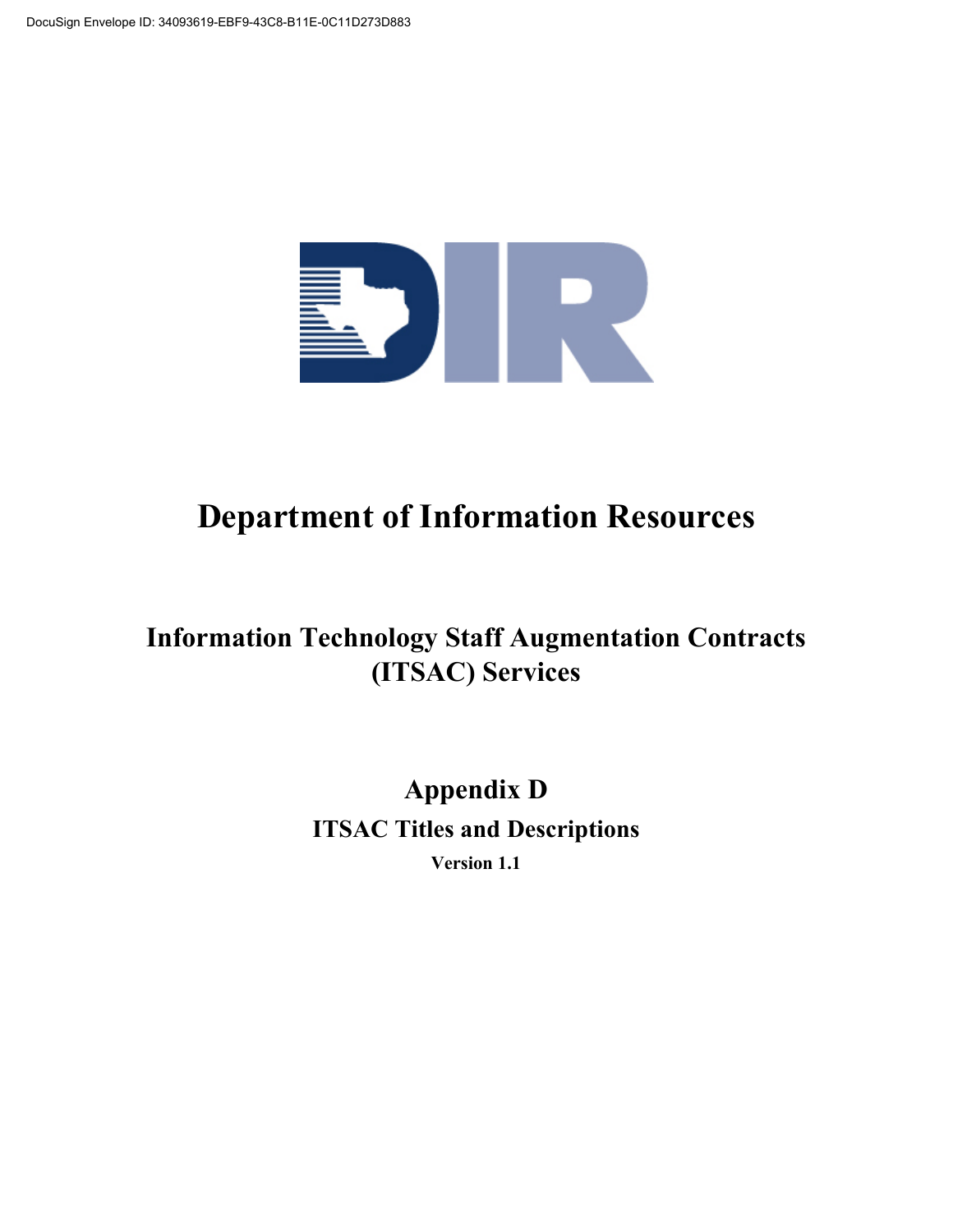# **Descriptions of IT Staff Augmentation Contract (ITSAC) Titles**

The following is a list of job categories and descriptions available through DIR's Information Technology (IT) Staffing Contracts.

### **Note About Internships**

Internship positions are held by students and graduates looking to gain relevant skills and experience in a particular field. Employers benefit from these placements because they often recruit employees from their best interns, who have known capabilities, thus saving time and money in the long run. Customers may consider hiring an Intern for any Category Title using the following levels as a guideline:

- **Intern Level 1** possesses raw knowledge and skillset through coursework with no work experience;
- **Intern Level 2** possesses raw knowledge and skillset through coursework with some hands-on work experience;
- **Intern Level 3** graduate level intern possessing raw knowledge and skillset through coursework and work experience as a returning intern or other work experience.

### **1 Applications/Software Development**

### 1.1 DevOps Engineer

Works with IT developers to facilitate better coordination among operations, development, and testing functions by automating and streamlining integration and deployment processes. DevOps aims at coupling a tighter alignment between IT operations and businesses.

- **Level 1:** 1-3 years of experience in the field or in a related area. Has knowledge of commonly used concepts, practices, and procedures within a particular field. Relies on instructions and pre-established guidelines to perform the functions of the job. Primary job functions do not typically require exercising independent judgment.
- **Level 2:** 4-7 years of experience in the field or in a related area. Familiar with standard concepts, practices, and procedures within a particular field. Relies on limited experience and judgment to plan and accomplish goals. A certain degree of creativity and latitude is required. Works under limited supervision with considerable latitude for the use of initiative and independent judgment.
- **Level 3:** 8 or more years of experience, relies on experience and judgment to plan and accomplish goals, independently performs a variety of complicated tasks, a wide degree of creativity and latitude is expected.

### 1.2 Systems Analyst

Understands business objectives and problems, identifies alternative solutions, performs studies and cost/benefit analysis of alternatives. Analyzes user requirements, procedures, and problems to automate processing or to improve existing computer system: Confers with personnel of organizational units involved to analyze current operational procedures, identify problems, and learn specific input and output requirements, such as forms of data input, how data is to be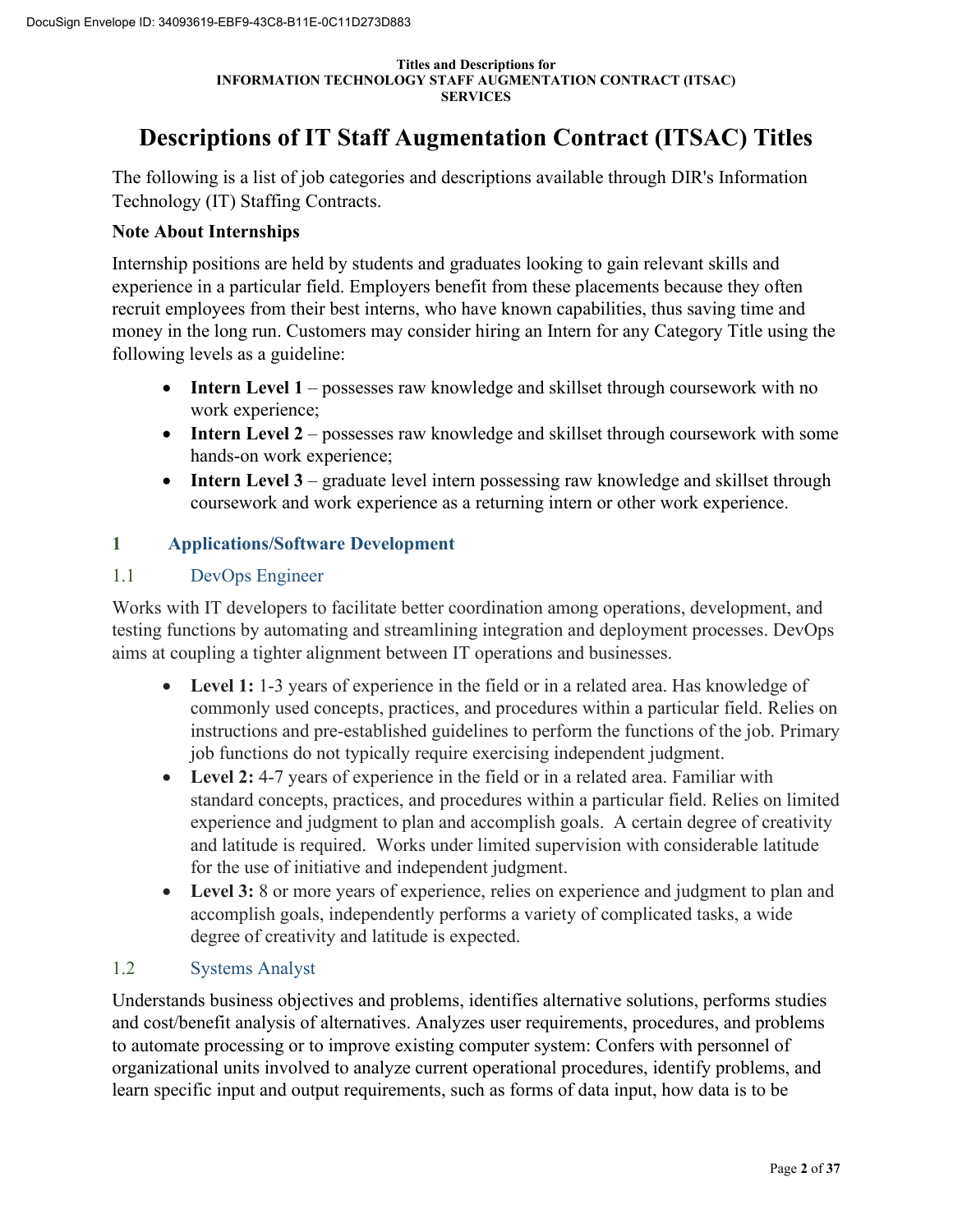summarized, and formats for reports. Writes detailed description of user needs, program functions, and steps required to develop or modify computer program. Reviews computer system capabilities, specifications, and scheduling limitations to determine if requested program or program change is possible within existing system.

- **Level 1:** 1-3 years of experience in the field or in a related area. Has knowledge of commonly used concepts, practices, and procedures within a particular field. Relies on instructions and pre-established guidelines to perform the functions of the job. Primary job functions do not typically require exercising independent judgment.
- **Level 2:** 4-7 years of experience in the field or in a related area. Familiar with standard concepts, practices, and procedures within a particular field. Relies on limited experience and judgment to plan and accomplish goals. A certain degree of creativity and latitude is required. Works under limited supervision with considerable latitude for the use of initiative and independent judgment.
- **Level 3:** 8 or more years of experience, relies on experience and judgment to plan and accomplish goals, independently performs a variety of complicated tasks, a wide degree of creativity and latitude is expected.

# 1.3 Application Architect

Application architects are responsible for designing, developing and implementing applications for computer systems. They must direct the development process from conception to completion and oversee the efforts of all associated technical staff.

- **Level 1:** 1-3 years of experience in the field or in a related area. Has knowledge of commonly used concepts, practices, and procedures within a particular field. Relies on instructions and pre-established guidelines to perform the functions of the job. Primary job functions do not typically require exercising independent judgment.
- **Level 2:** 4-7 years of experience in the field or in a related area. Familiar with standard concepts, practices, and procedures within a particular field. Relies on limited experience and judgment to plan and accomplish goals. A certain degree of creativity and latitude is required. Works under limited supervision with considerable latitude for the use of initiative and independent judgment.
- **Level 3:** 8 or more years of experience, relies on experience and judgment to plan and accomplish goals, independently performs a variety of complicated tasks, may lead and direct the work of others, a wide degree of creativity and latitude is expected.

# 1.4 Business Analyst

Reviews, analyzes, and evaluates business systems and user needs. Formulates systems to parallel overall business strategies. Experienced with business process reengineering and identifying new applications of technology to business problems to make business more effective. Familiar with industry standard business process mapping, and reengineering. Prepares solution options, risk identification, and financial analyses such as cost/benefit, ROI, buy/build, etc. Writes detailed description of user needs, program functions, and steps required to develop or modify computer programs.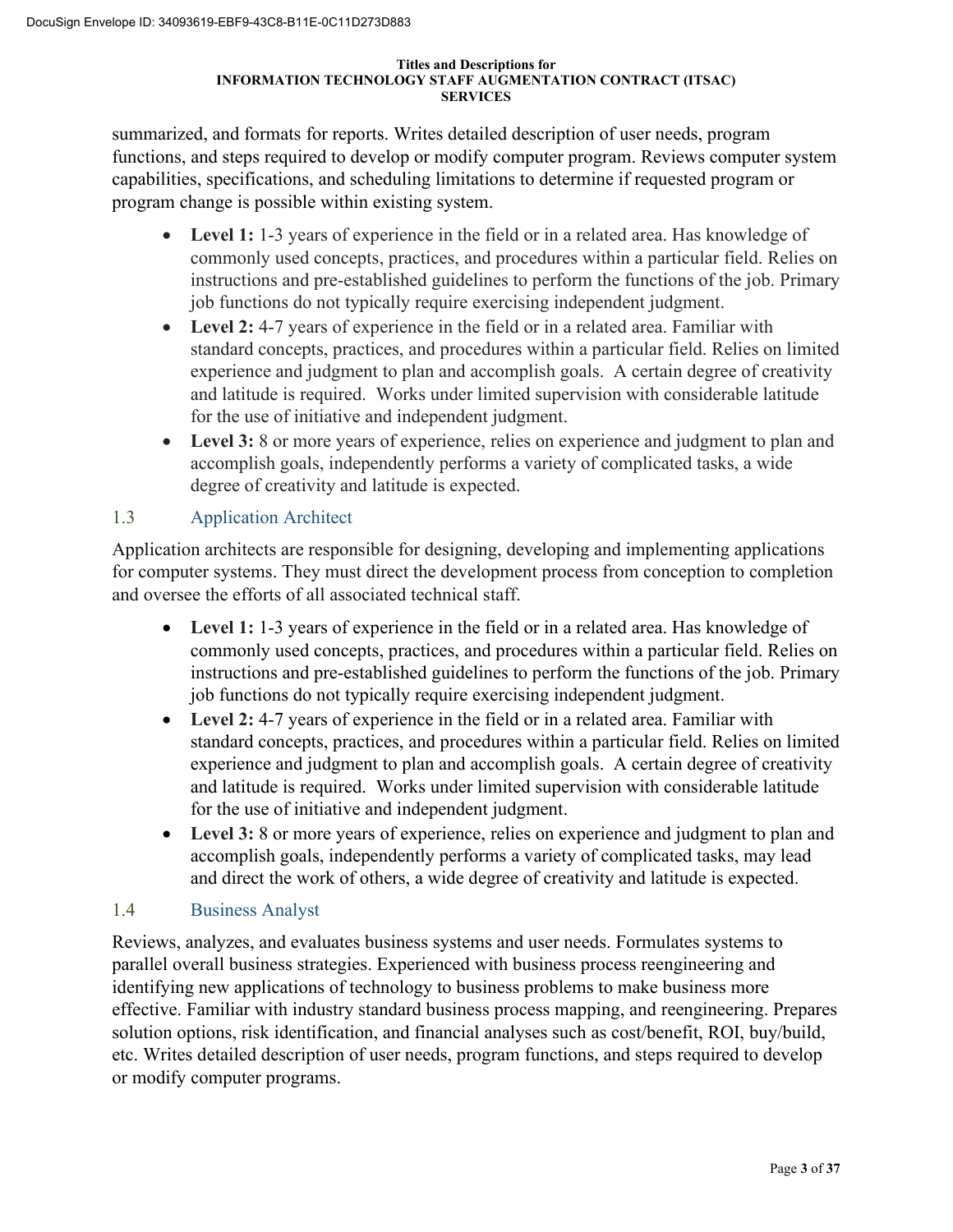- Level 1: 1-3 years of experience in the field or in a related area. Has knowledge of commonly used concepts, practices, and procedures within a particular field. Relies on instructions and pre-established guidelines to perform the functions of the job. Primary job functions do not typically require exercising independent judgment.
- **Level 2:** 4-7 years of experience in the field or in a related area as a senior Business Analyst (Technical). Familiar with standard concepts, practices, and procedures within a particular field. Relies on limited experience and judgment to plan and accomplish goals. A certain degree of creativity and latitude is required. Works under limited supervision with considerable latitude for the use of initiative and independent judgment. 2+ years of experience as a data analyst analyzing raw data using Excel, Tableau, etc.
- **Level 3:** 8 or more years of experience, relies on experience and judgment to plan and accomplish goals, independently performs a variety of complicated tasks, a wide degree of creativity and latitude is expected. Min 5 years of experience, served as a liaison between the Business community and Customer IT Teams (i.e., Architecture, Project Delivery, Application Sustain, etc.). Strong experience as a Data Analyst in analyzing raw data, and as a Business Analyst in requirements gathering, understanding technology, and any project management experience with PMP are a huge plus.

# 1.5 Cloud Solutions Architect

The cloud architect is responsible for the cloud computing initiatives within an organization and for directing the architectural aspects of a cloud brokering team across all aspects of IT and the business. Responsible for the planning and engineering of an organization's cloud computing infrastructure and applications. Implements and designs hardware and software. Familiar with standard concepts, practices, and procedures of cloud technology, including Software as Service (SaaS), Platform as Service (PaaS), or Infrastructure as a Service (IaaS).

- Level 1: 1-3 years of experience in the field or in a related area. Has knowledge of commonly used concepts, practices, and procedures within a particular field. Relies on instructions and pre-established guidelines to perform the functions of the job. Primary job functions do not typically require exercising independent judgment.
- **Level 2:** 4-7 years of experience in the field or in a related area. Familiar with standard concepts, practices, and procedures within a particular field. Relies on limited experience and judgment to plan and accomplish goals. A certain degree of creativity and latitude is required. Works under limited supervision with considerable latitude for the use of initiative and independent judgment.
- **Level 3:** 8 or more years of experience, relies on experience and judgment to plan and accomplish goals, independently performs a variety of complicated tasks, may lead and direct the work of others, a wide degree of creativity and latitude is expected.

### 1.6 Artificial Intelligence/Machine Learning Engineer

Enhances data collection procedures to include information that is relevant for building analytics and machine learning systems. Processing, cleansing, and verifying the integrity of data used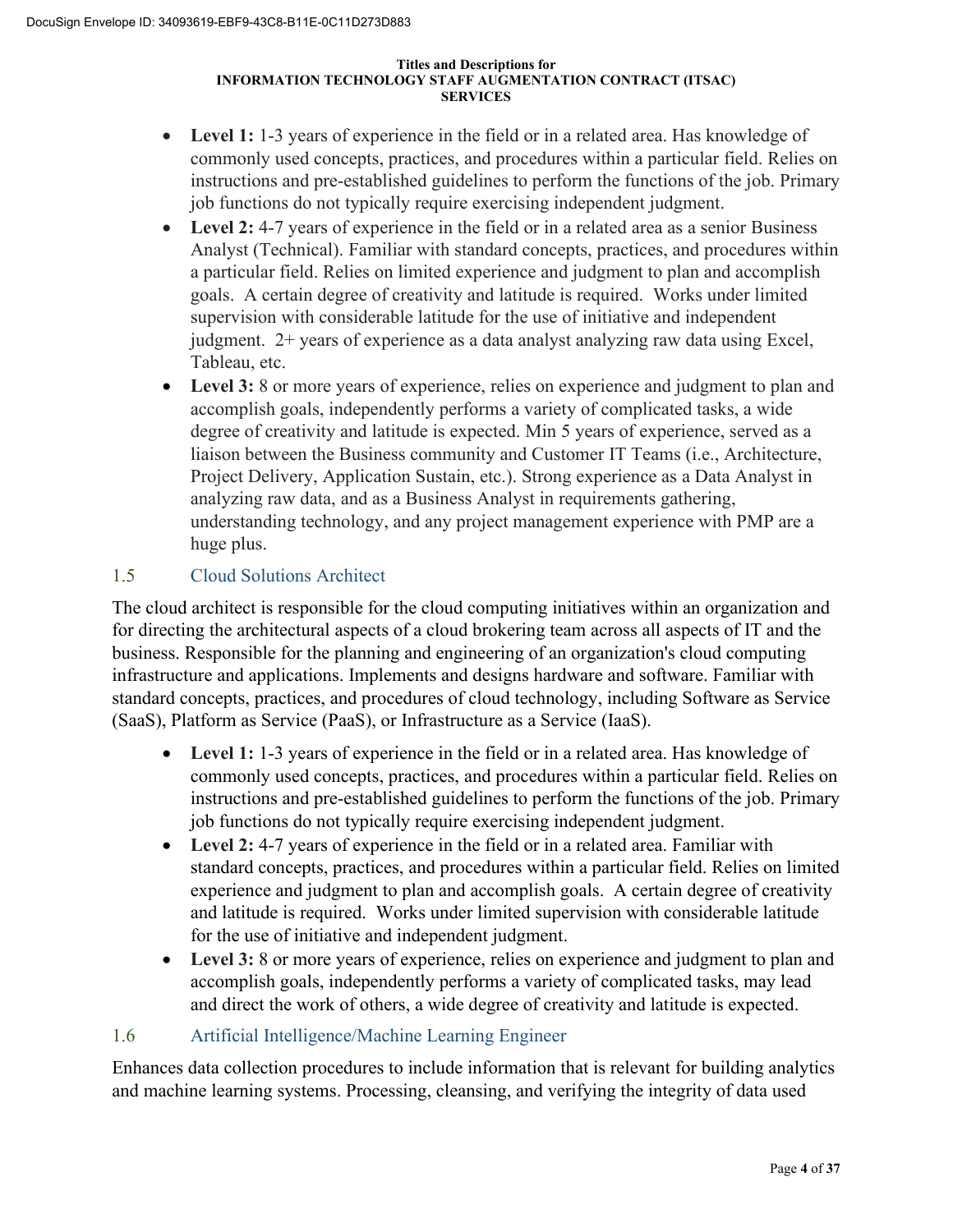for analysis. Doing ad-hoc analysis and presenting results in a clear manner. Focused on generating, maintaining and delivering detailed and accurate reporting on the information gathered and reported by artificial intelligence systems, with the goal of maximizing ROI from the rush of new data generated.

- Level 1: 1-3 years of experience in the field or in a related area. Has knowledge of commonly used concepts, practices, and procedures within a particular field. Relies on instructions and pre-established guidelines to perform the functions of the job. Primary job functions do not typically require exercising independent judgment.
- **Level 2:** 4-7 years of experience in the field or in a related area. Familiar with standard concepts, practices, and procedures within a particular field. Relies on limited experience and judgment to plan and accomplish goals. A certain degree of creativity and latitude is required. Works under limited supervision with considerable latitude for the use of initiative and independent judgment.
- **Level 3:** 8 or more years of experience, relies on experience and judgment to plan and accomplish goals, independently performs a variety of complicated tasks, may lead and direct the work of others, a wide degree of creativity and latitude is expected.

# 1.7 Developer/Programmer Analyst

Plans, develops, tests, and documents computer programs, applying knowledge of programming techniques and computer systems. Evaluates user request for new or modified program, such as for financial or human resource management systems, clinical research trial results, statistical study of traffic patterns, or analyzing and developing specifications for bridge design, to determine feasibility, cost and time required, compatibility with current system, and computer capabilities. Consults with user to identify current operating procedures and clarify program objectives. Formulates plan outlining steps required to develop program, using methodologies such as structured analysis and design or object-oriented development.

- Level 1: 1-3 years of experience in the field or in a related area. Has knowledge of commonly used concepts, practices, and procedures within a particular field. Relies on instructions and pre-established guidelines to perform the functions of the job. Primary job functions do not typically require exercising independent judgment.
- **Level 2:** 4-7 years of experience in the field or in a related area. Familiar with standard concepts, practices, and procedures within a particular field. Relies on limited experience and judgment to plan and accomplish goals. A certain degree of creativity and latitude is required. Works under limited supervision with considerable latitude for the use of initiative and independent judgment.
- **Level 3:** 8 or more years of experience, relies on experience and judgment to plan and accomplish goals, independently performs a variety of complicated tasks, may lead and direct the work of others, a wide degree of creativity and latitude is expected.

# 1.8 Enterprise Architect

Responsible for translating the client's business requirements into specific systems, applications or process designs with interlocked financial modeling for very large complex technical solutions. Analyzes customer service requirements and designs service solutions to meet those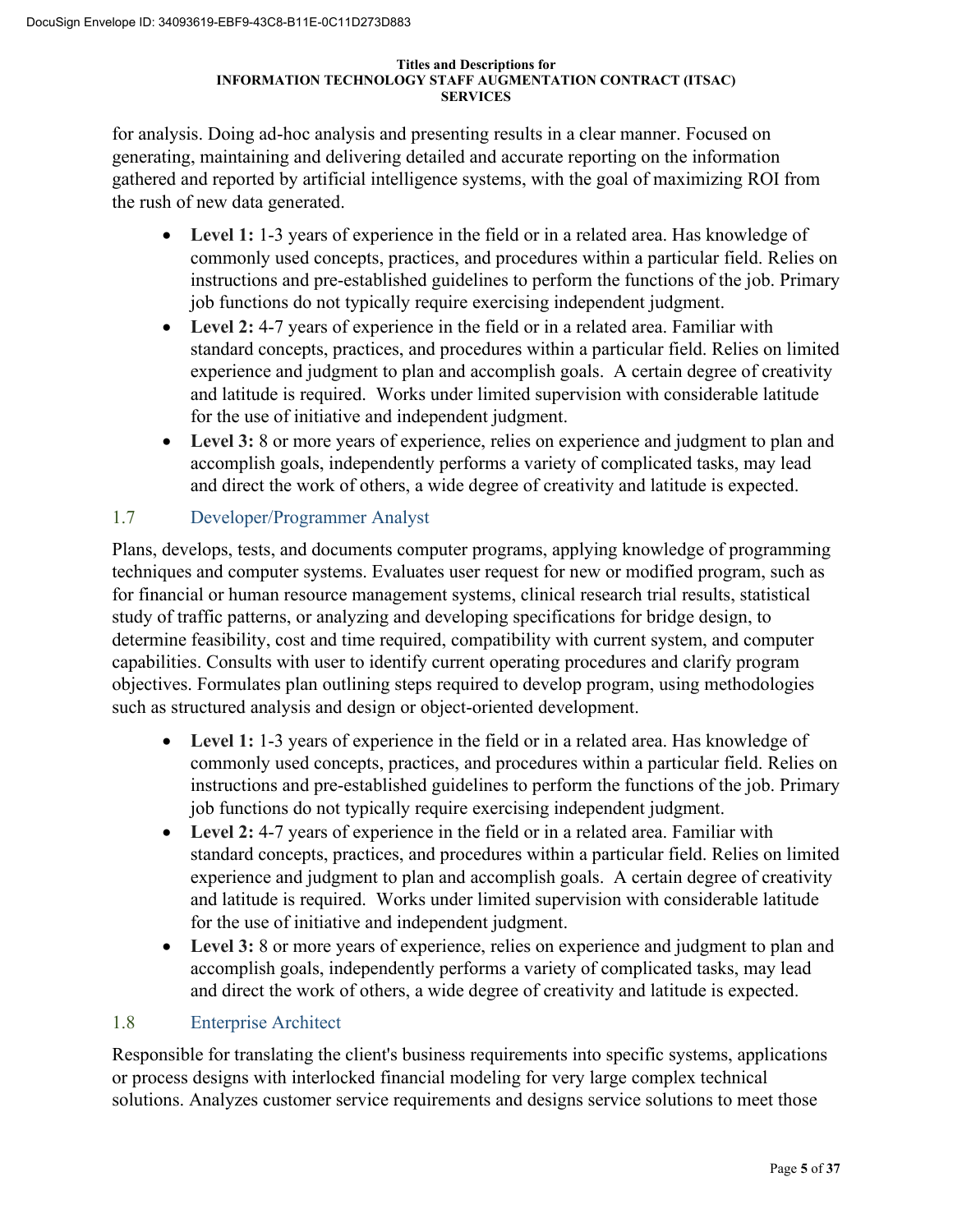objectives. Primary expert to construct the specific solution, scope document, risk profile, and corresponding financials. Maintains and utilizes detailed industry and internal services knowledge in the construction of industry-leading services solutions, including expert working level knowledge of the processes, technologies, and people components involved in the services arena. Uses expertise to construct specific and detailed solutions that encompass process, technology, and staffing plans for customer sales opportunities. Constructs risk assessments and corresponding remediation plans relative to complex services proposals. Participates in the construction of detailed financial models that align with complex services proposals. Composes Statement of Work or other documents, using departmental automation tools as available, to craft detailed and accurate deliverables that specify processes, technology, staffing, and project management involved in proposed services solutions. As needed, provide a "trusted expert advisor" role as a Subject Matter Expert for technical services, to both internal and external customers, ranging from formal advice to internal and external customer presentations. Follow all organizational Standard Operating Procedures relative to cost modeling, approvals and reviews, and all other associated workflow and deliverables.

- **Level 1:** 1-3 years of experience in the field or in a related area. Has knowledge of commonly used concepts, practices, and procedures within a particular field. Relies on instructions and pre-established guidelines to perform the functions of the job. Primary job functions do not typically require exercising independent judgment.
- **Level 2:** 4-7 years of experience in the field or in a related area. Familiar with standard concepts, practices, and procedures within a particular field. Relies on limited experience and judgment to plan and accomplish goals. A certain degree of creativity and latitude is required. Works under limited supervision with considerable latitude for the use of initiative and independent judgment.
- **Level 3:** 8 or more years of experience, relies on experience and judgment to plan and accomplish goals, independently performs a variety of complicated tasks, may lead and direct the work of others, a wide degree of creativity and latitude is expected.

### 1.9 Enterprise Resource Planning (ERP) Business Analyst

Assist with developing and maintaining a company's Enterprise Resource Planning (ERP) applications by customizing and configuring the workflow, the analyst can ensure proper integration of the server/client application. Conduct application fit-gap analysis with assistance of packaged application specific technical resources.

- **Level 1:** 1-3 years of experience in the field or in a related area. Has knowledge of commonly used concepts, practices, and procedures within a particular field. Relies on instructions and pre-established guidelines to perform the functions of the job. Primary job functions do not typically require exercising independent judgment.
- **Level 2:** 4-7 years of experience in the field or in a related area. Familiar with standard concepts, practices, and procedures within a particular field. Relies on limited experience and judgment to plan and accomplish goals. A certain degree of creativity and latitude is required. Works under limited supervision with considerable latitude for the use of initiative and independent judgment.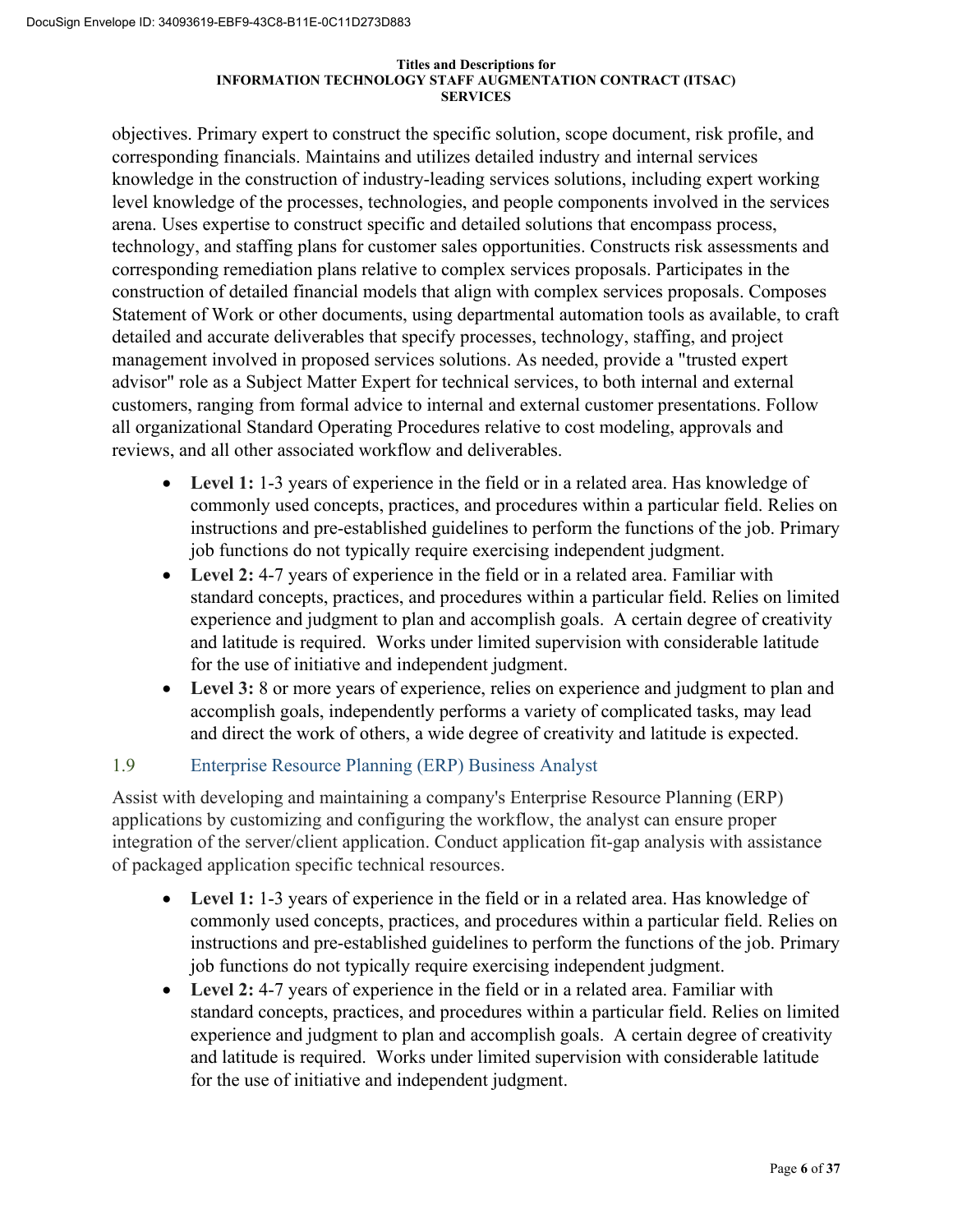**Level 3:** 8 or more years of experience, relies on experience and judgment to plan and accomplish goals, independently performs a variety of complicated tasks, may lead and direct the work of others, a wide degree of creativity and latitude is expected.

### 1.10 ERP Developer

Reviews, analyzes, and modifies the programming systems including encoding, testing, and debugging to support an organization's Enterprise Resource Planning (ERP) applications. Ensures that software can be completely integrated into the ERP system. Coordinates software integration and maintains technical documentation.

- Level 1: 1-3 years of experience in the field or in a related area. Has knowledge of commonly used concepts, practices, and procedures within a particular field. Relies on instructions and pre-established guidelines to perform the functions of the job. Primary job functions do not typically require exercising independent judgment.
- **Level 2:** 4-7 years of experience in the field or in a related area. Familiar with standard concepts, practices, and procedures within a particular field. Relies on limited experience and judgment to plan and accomplish goals. A certain degree of creativity and latitude is required. Works under limited supervision with considerable latitude for the use of initiative and independent judgment.
- **Level 3:** 8 or more years of experience, relies on experience and judgment to plan and accomplish goals, independently performs a variety of complicated tasks, may lead and direct the work of others, a wide degree of creativity and latitude is expected.

### 1.11 Mobile Applications Developer

Create, maintain and implement the source code to develop mobile apps and programs that meet the needs and requirements of the clients using the computer programming languages.

- **Level 1:** 1-3 years of experience in the field or in a related area. Has knowledge of commonly used concepts, practices, and procedures within a particular field. Relies on instructions and pre-established guidelines to perform the functions of the job. Primary job functions do not typically require exercising independent judgment.
- **Level 2:** 4-7 years of experience in the field or in a related area. Familiar with standard concepts, practices, and procedures within a particular field. Relies on limited experience and judgment to plan and accomplish goals. A certain degree of creativity and latitude is required. Works under limited supervision with considerable latitude for the use of initiative and independent judgment.
- **Level 3:** 8 or more years of experience, relies on experience and judgment to plan and accomplish goals, independently performs a variety of complicated tasks, may lead and direct the work of others, a wide degree of creativity and latitude is expected.

### 1.12 Technical Writer

Develops and maintains user and technical documentation and project process documentation for Application Teams. Understands the user's view of applications and/or technology and is able to put procedures in a logical sequence. Provides expertise on technical concepts of applications and /or user groups and structuring procedures in a logical sequence, due to a broad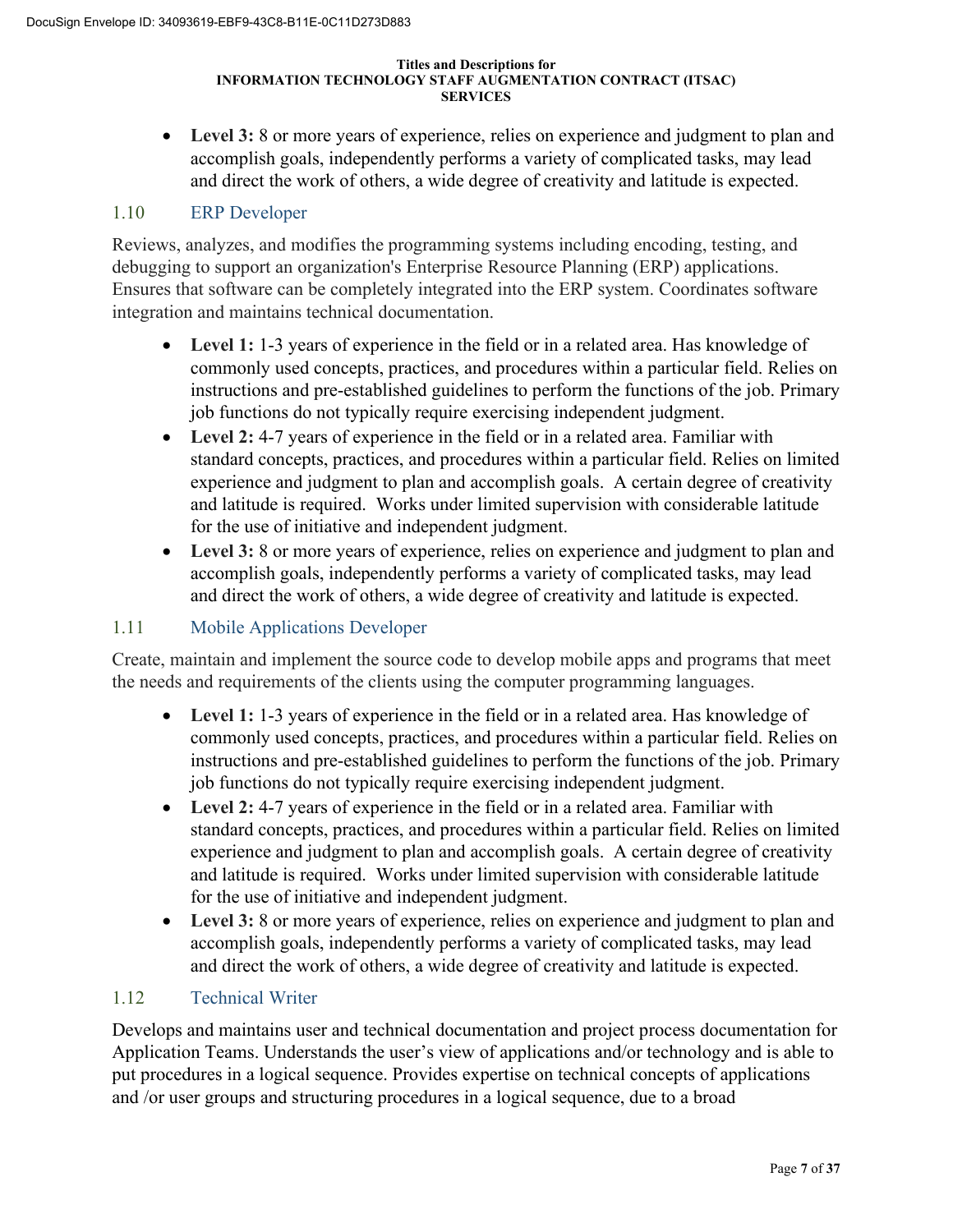understanding of the applications. Writes a variety of technical articles, reports, brochures, and/or manuals for documentation for a wide range of uses. May be responsible for coordinating the display of graphics and the production of the document.

- **Level 1:** 1-3 years of experience in the field or in a related area. Has knowledge of commonly used concepts, practices, and procedures within a particular field. Relies on instructions and pre-established guidelines to perform the functions of the job. Primary job functions do not typically require exercising independent judgment.
- **Level 2:** 4-7 years of experience in the field or in a related area. Familiar with standard concepts, practices, and procedures within a particular field. Relies on limited experience and judgment to plan and accomplish goals. A certain degree of creativity and latitude is required. Works under limited supervision with considerable latitude for the use of initiative and independent judgment.
- Level 3: 8 or more years of experience, relies on experience and judgment to plan and accomplish goals, independently performs a variety of complicated tasks, a wide degree of creativity and latitude is expected.

# 1.13 Digital Product Manager

Responsible for building, implementing and managing software or digital products, taking into account life-cycle considerations and an audience. Governs a product from its inception to customer delivery and service in order to maximize customer expectations.

- **Level 1:** 1-3 years of experience in the field or in a related area. Has knowledge of commonly used concepts, practices, and procedures within a particular field. Relies on instructions and pre-established guidelines to perform the functions of the job. Primary job functions do not typically require exercising independent judgment.
- **Level 2:** 4-7 years of experience in the field or in a related area. Familiar with standard concepts, practices, and procedures within a particular field. Relies on limited experience and judgment to plan and accomplish goals. A certain degree of creativity and latitude is required. Works under limited supervision with considerable latitude for the use of initiative and independent judgment.
- **Level 3:** 8 or more years of experience, relies on experience and judgment to plan and accomplish goals, independently performs a variety of complicated tasks, may lead and direct the work of others, a wide degree of creativity and latitude is expected.

### 1.14 Software Engineer

Develops software solutions by studying information needs, conferring with users, and studying systems flow, data usage, and work processes. Investigates problem areas. Prepares and installs solutions by determining and designing system specifications, standards, and programming.

**Level 1:** 1-3 years of experience in the field or in a related area. Has knowledge of commonly used concepts, practices, and procedures within a particular field. Relies on instructions and pre-established guidelines to perform the functions of the job. Primary job functions do not typically require exercising independent judgment.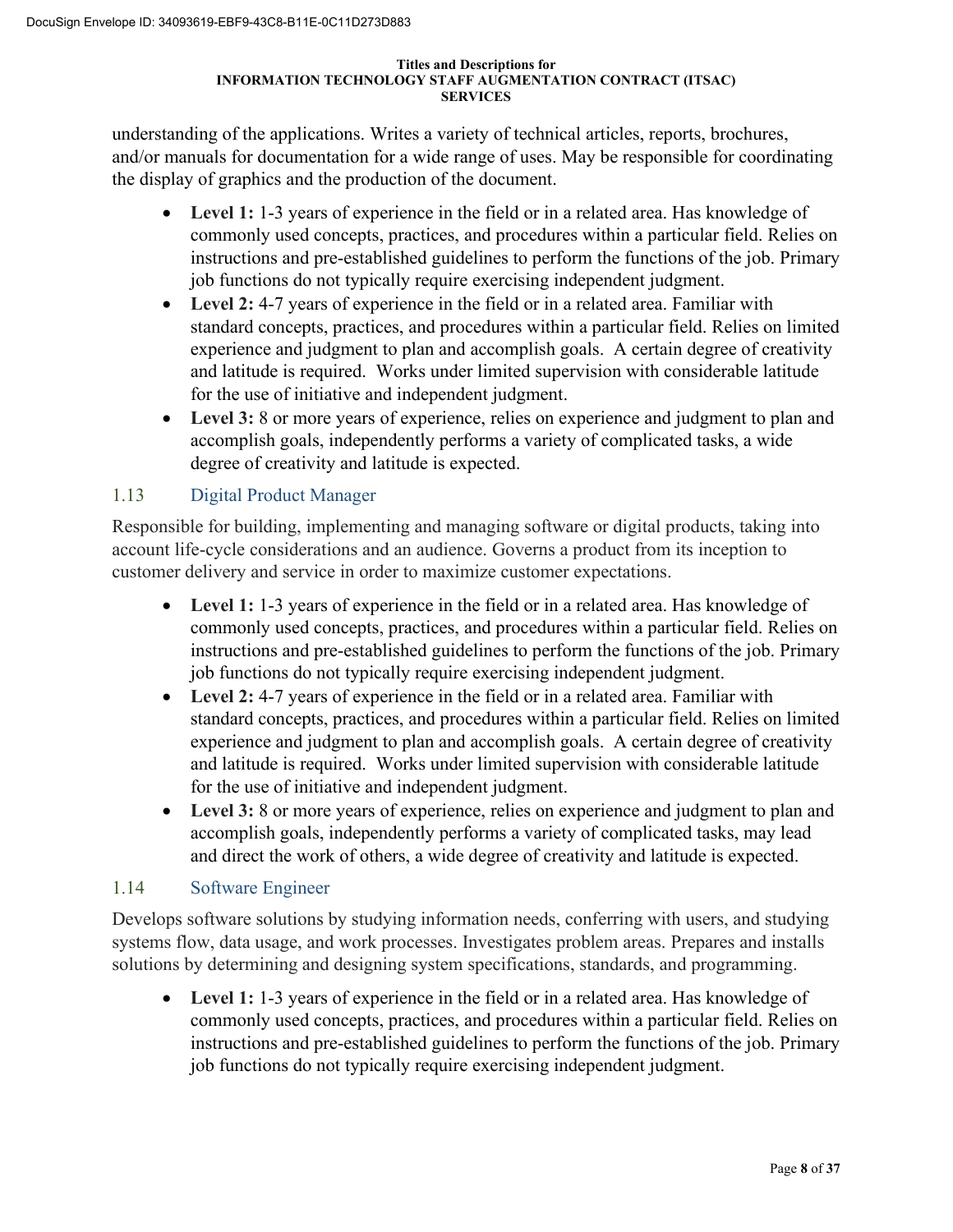- **Level 2:** 4-7 years of experience in the field or in a related area. Familiar with standard concepts, practices, and procedures within a particular field. Relies on limited experience and judgment to plan and accomplish goals. A certain degree of creativity and latitude is required. Works under limited supervision with considerable latitude for the use of initiative and independent judgment.
- **Level 3:** 8 or more years of experience, relies on experience and judgment to plan and accomplish goals, independently performs a variety of complicated tasks, may lead and direct the work of others, a wide degree of creativity and latitude is expected.

# 1.15 Software Developer

Researching, designing, implementing and managing software programs. Testing and evaluating new programs. Working closely with other developers, UX designers, business and systems analysts.

- **Level 1:** 1-3 years of experience in the field or in a related area. Has knowledge of commonly used concepts, practices, and procedures within a particular field. Relies on instructions and pre-established guidelines to perform the functions of the job. Primary job functions do not typically require exercising independent judgment.
- **Level 2:** 4-7 years of experience in the field or in a related area. Familiar with standard concepts, practices, and procedures within a particular field. Relies on limited experience and judgment to plan and accomplish goals. A certain degree of creativity and latitude is required. Works under limited supervision with considerable latitude for the use of initiative and independent judgment.
- **Level 3:** 8 or more years of experience, relies on experience and judgment to plan and accomplish goals, independently performs a variety of complicated tasks, may lead and direct the work of others, a wide degree of creativity and latitude is expected.

### 1.16 Undefined Title: Applications/Software Development

Customer defined title, position, job description, and experience level. This Undefined Position does not have an associated Not to Exceed rate. Customers must competitively solicit DIR ITSAC Contract Holders in accordance with threshold requirements and negotiate rates directly with Contract Holders.

### **2 Data/Database Administration**

### 2.1 Database Administrator

Enters codes to create production data base. Selects and enters codes of utility program to monitor database performance, such as distribution of records and amount of available memory. Directs programmers and analysts to make changes to data base management system. Reviews and corrects programs. Answers user questions. Confers with coworkers to determine impact of data base changes on other systems and staff cost for making changes to data base. Modifies data base programs to increase processing performance, referred to as performance tuning. Workers typically specialize in one or more types of data base management systems. Providing assistance in the planning, development, maintenance, and monitoring of integrated database systems, and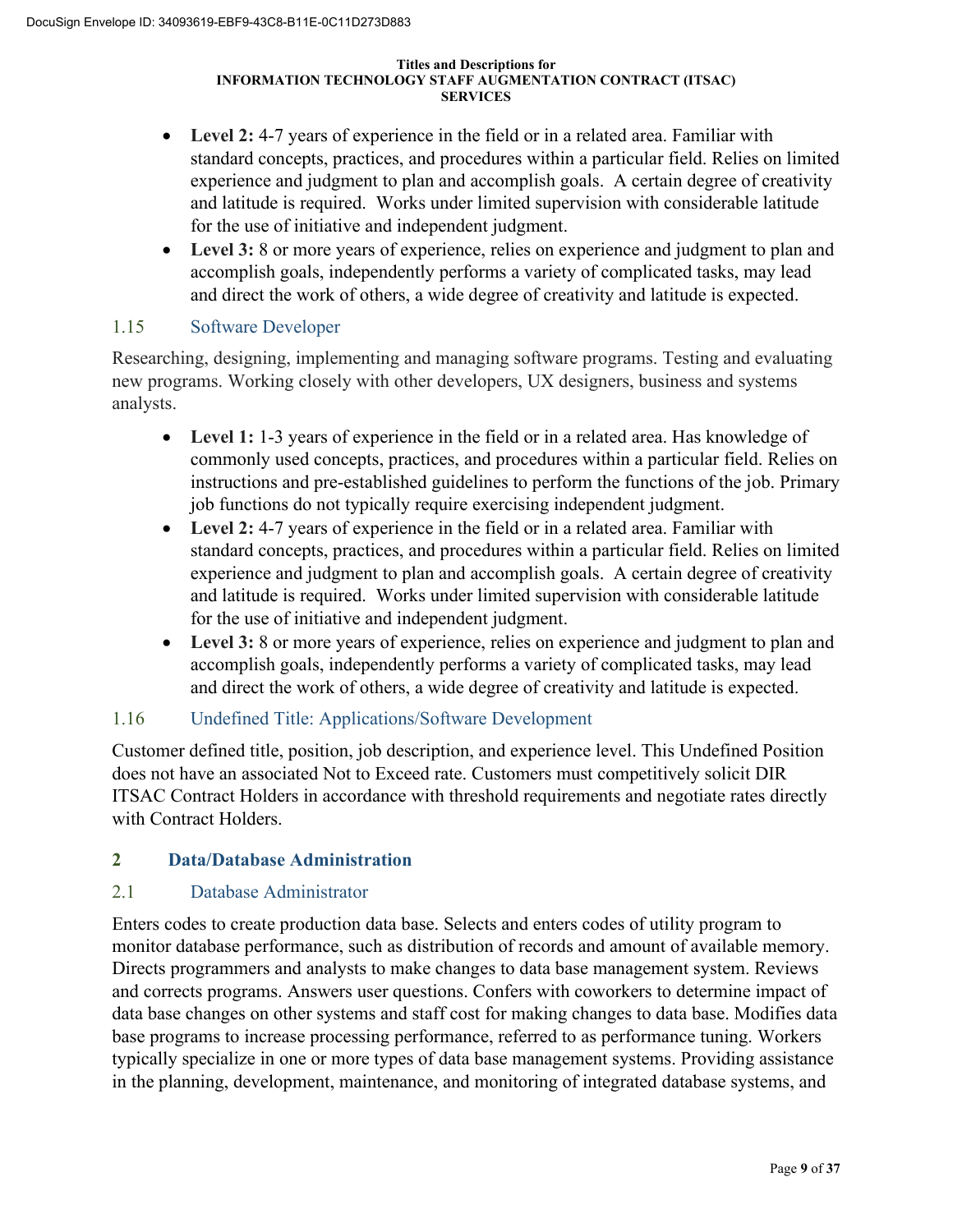ensuring that the conceptual and design phases of new applications are consistent with the structural parameters within the database environment.

Evaluates users' requests for new data elements and systems, incorporates them into the existing shared data environment, and provides technical assistance. Coordinates the use of data to ensure data integrity and control redundancy, loads databases, and reorganizes as needed. Performs data modeling and prototyping. Performs logical and physical data modeling, designs relational database models, and creates physical data models from logical data models. Performs security recovery procedures. Determines and implements database search strategies and storage requirements. Maintains data dictionary ensuring uniformity of definitions and sets standards for use of data dictionary. Monitors database performance and recommends efficiency improvements. Creates test database environment for applications section, including the creation of necessary libraries and procedures.

Executes the procedures necessary to save, retrieve, and recover databases from hardware and software failures within established procedures. Assists with determining, implementing, and enhancing standards on database security and with monitoring agency disaster recovery procedures and systems. Assists with the installation of database software and with analyzing, designing, and implementing databases. Assists in benchmarking and threshold testing of databases and with establishing and controlling necessary database security. Assists in the selection of database management software. Experience in computer systems analysis or computer programming work.

Knowledge of the principles, practices, and techniques of computer programming and systems design; of computer operations, systems, and procedures; of project control and cost estimating techniques; of computer programming languages; of data processing flowcharting techniques; of database structures and theories; and of current database technologies.

Has working knowledge of EIR Accessibility standards and assistive technologies. Ensures that user interfaces for database administration and inputting, viewing, outputting data(via reports) are compliant with accessibility standards. Provides support to users in obtaining data / information when EIR Accessibility issues arise.

- **Level 1:** 1-3 years of experience in the field or in a related area. Has knowledge of commonly used concepts, practices, and procedures within a particular field. Relies on instructions and pre-established guidelines to perform the functions of the job. Primary job functions do not typically require exercising independent judgment.
- **Level 2:** 4-7 years of experience in the field or in a related area. Familiar with standard concepts, practices, and procedures within a particular field. Relies on limited experience and judgment to plan and accomplish goals. A certain degree of creativity and latitude is required. Works under limited supervision with considerable latitude for the use of initiative and independent judgment.
- **Level 3:** 8 or more years of experience, relies on experience and judgment to plan and accomplish goals, independently performs a variety of complicated tasks, a wide degree of creativity and latitude is expected.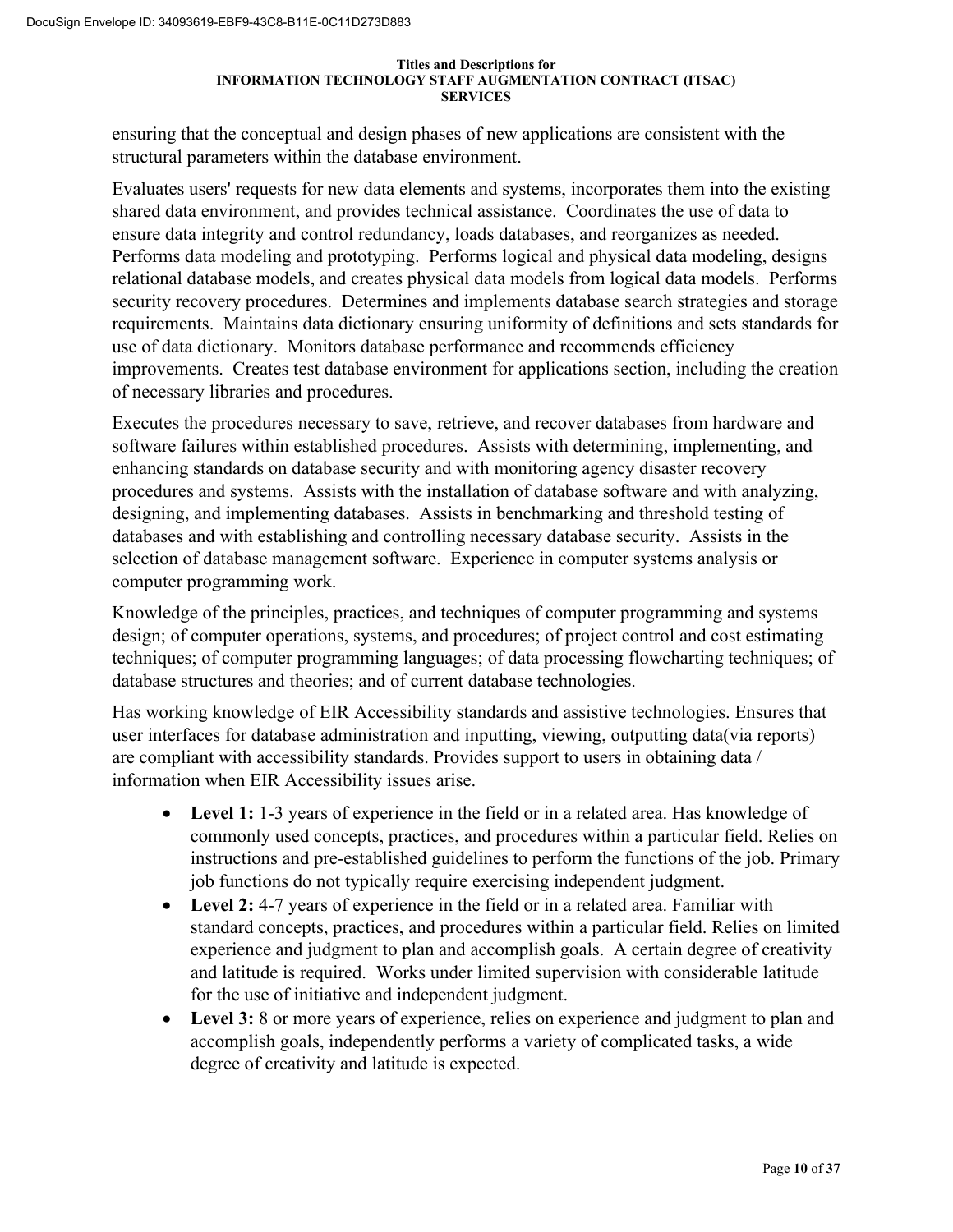### 2.2 Data Analyst/Report Writer

Data reporting analysts transform data into information that can be utilized to make business decisions and actions. Their work involves acquiring data from other sources, creating reports on a regular basis, correcting any code issues, and ensuring that databases remain error-free and organized.

- Level 1: 1-3 years of experience in the field or in a related area. Has knowledge of commonly used concepts, practices, and procedures within a particular field. Relies on instructions and pre-established guidelines to perform the functions of the job. Primary job functions do not typically require exercising independent judgment.
- **Level 2:** 4-7 years of experience in the field or in a related area. Familiar with standard concepts, practices, and procedures within a particular field. Relies on limited experience and judgment to plan and accomplish goals. A certain degree of creativity and latitude is required. Works under limited supervision with considerable latitude for the use of initiative and independent judgment.
- **Level 3:** 8 or more years of experience, relies on experience and judgment to plan and accomplish goals, independently performs a variety of complicated tasks, a wide degree of creativity and latitude is expected.

### 2.3 Database Architect

Designs and builds relational databases. Develops strategies for data acquisitions, archive recovery, and implementation of a database. Cleans and maintains the database by removing and deleting old data. Must be able to design, develop and manipulate database management systems, data warehouses and multidimensional databases. Requires a depth and breadth of database knowledge that shall help with formal design of relational databases and provides insight into strategic data manipulation. Responsible for making sure an organization's strategic goals are optimized through the use of enterprise data standards. This frequently involves creating and maintaining a centralized registry of metadata.

Has working knowledge of EIR Accessibility standards and assistive technologies. Ensures that all user interfaces for database administration and inputting, viewing, outputting data(via reports) are compliant with accessibility standards

- Level 1: 1-3 years of experience in the field or in a related area. Has knowledge of commonly used concepts, practices, and procedures within a particular field. Relies on instructions and pre-established guidelines to perform the functions of the job. Primary job functions do not typically require exercising independent judgment.
- **Level 2:** 4-7 years of experience in the field or in a related area. Familiar with standard concepts, practices, and procedures within a particular field. Relies on limited experience and judgment to plan and accomplish goals. A certain degree of creativity and latitude is required. Works under limited supervision with considerable latitude for the use of initiative and independent judgment.
- **Level 3:** 8 or more years of experience, relies on experience and judgment to plan and accomplish goals, independently performs a variety of complicated tasks, a wide degree of creativity and latitude is expected.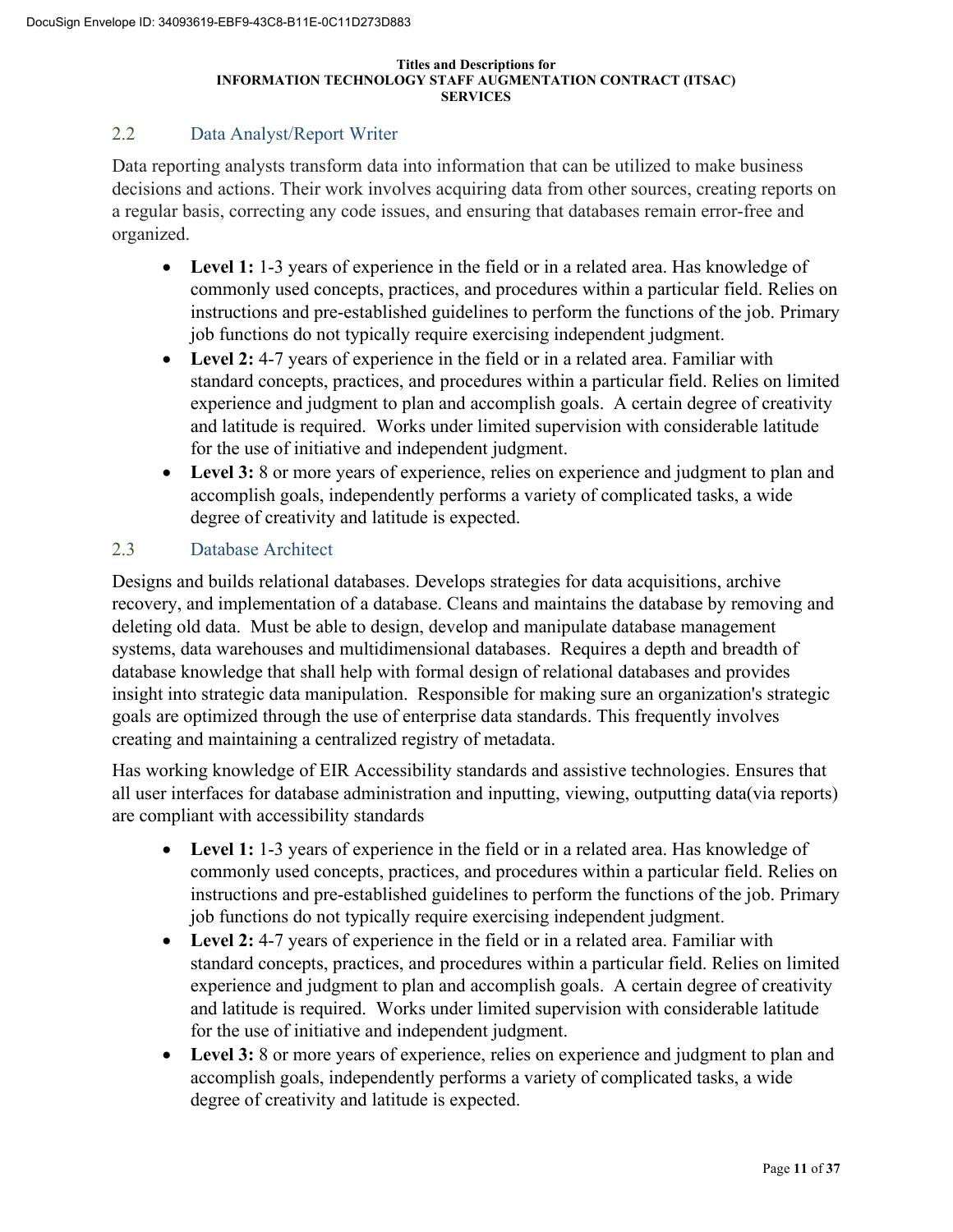### 2.4 Data Modeler

Systems Analysts who design computer databases that translate complex business data into usable computer systems. Data Modelers work with data architects to design databases that meet organizational needs using conceptual, logical, and physical data models.

- **Level 1:** 1-3 years of experience in the field or in a related area. Has knowledge of commonly used concepts, practices, and procedures within a particular field. Relies on instructions and pre-established guidelines to perform the functions of the job. Primary job functions do not typically require exercising independent judgment.
- **Level 2:** 4-7 years of experience in the field or in a related area. Familiar with standard concepts, practices, and procedures within a particular field. Relies on limited experience and judgment to plan and accomplish goals. A certain degree of creativity and latitude is required. Works under limited supervision with considerable latitude for the use of initiative and independent judgment.
- **Level 3:** 8 or more years of experience, relies on experience and judgment to plan and accomplish goals, independently performs a variety of complicated tasks, a wide degree of creativity and latitude is expected.

### 2.5 Data Scientist (Big Data Engineer)

A data scientist (big data engineer) is someone who makes value out of data. Such a person proactively fetches information from various sources and analyzes it for better understanding about how the business performs and builds AI tools that automate certain processes within the company.

- **Level 1:** 1-3 years of experience in the field or in a related area. Has knowledge of commonly used concepts, practices, and procedures within a particular field. Relies on instructions and pre-established guidelines to perform the functions of the job. Primary job functions do not typically require exercising independent judgment.
- **Level 2:** 4-7 years of experience in the field or in a related area. Familiar with standard concepts, practices, and procedures within a particular field. Relies on limited experience and judgment to plan and accomplish goals. A certain degree of creativity and latitude is required. Works under limited supervision with considerable latitude for the use of initiative and independent judgment.
- **Level 3:** 8 or more years of experience, relies on experience and judgment to plan and accomplish goals, independently performs a variety of complicated tasks, a wide degree of creativity and latitude is expected.

### 2.6 Business Intelligence Analyst

Analysts use data to figure out market and business trends for companies to increase profits and efficiency. They may work directly for a company or as a consultant. They able to look at large chunks of data and understand trends, and then communicate those trends to the company.

• **Level 1:** 1-3 years of experience in the field or in a related area. Has knowledge of commonly used concepts, practices, and procedures within a particular field. Relies on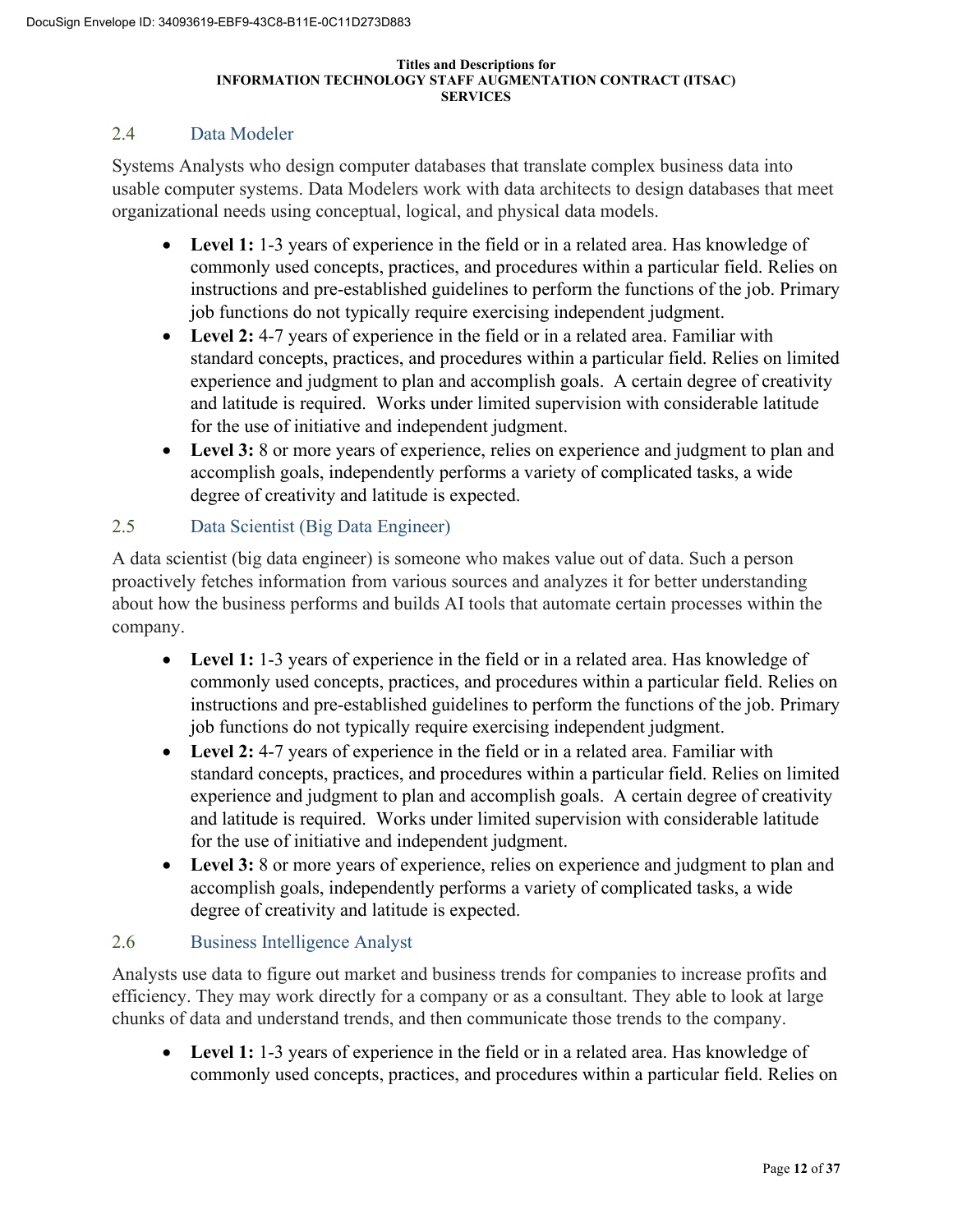instructions and pre-established guidelines to perform the functions of the job. Primary job functions do not typically require exercising independent judgment.

- **Level 2:** 4-7 years of experience in the field or in a related area. Familiar with standard concepts, practices, and procedures within a particular field. Relies on limited experience and judgment to plan and accomplish goals. A certain degree of creativity and latitude is required. Works under limited supervision with considerable latitude for the use of initiative and independent judgment.
- **Level 3:** 8 or more years of experience, relies on experience and judgment to plan and accomplish goals, independently performs a variety of complicated tasks, a wide degree of creativity and latitude is expected.

# 2.7 Undefined Title: Data/Database Administration

Customer defined title, position, job description, and experience level. This Undefined Position does not have an associated Not to Exceed rate. Customers must competitively solicit DIR ITSAC Contract Holders in accordance with threshold requirements and negotiate rates directly with Contract Holders.

# **3 Web Development**

# 3.1 Front-End Web Developer/Web Designer

Programmers who specialize in website design. Front End Developer duties include determining the structure and design of web pages, striking a balance between functional and aesthetic design and ensuring web design is optimized for smartphones.

- **Level 1:** 1-3 years of experience in the field or in a related area. Has knowledge of commonly used concepts, practices, and procedures within a particular field. Relies on instructions and pre-established guidelines to perform the functions of the job. Primary job functions do not typically require exercising independent judgment.
- **Level 2:** 4-7 years of experience in the field or in a related area. Familiar with standard concepts, practices, and procedures within a particular field. Relies on limited experience and judgment to plan and accomplish goals. A certain degree of creativity and latitude is required. Works under limited supervision with considerable latitude for the use of initiative and independent judgment.
- **Level 3:** 8 or more years of experience, relies on experience and judgment to plan and accomplish goals, independently performs a variety of complicated tasks, a wide degree of creativity and latitude is expected.

### 3.2 Web Developer

Writing well designed, testable, efficient code by using best software development practices. Creating website layout/user interfaces by using standard HTML/CSS practices. Integrating data from various back-end services and databases.

• **Level 1:** 1-3 years of experience in the field or in a related area. Has knowledge of commonly used concepts, practices, and procedures within a particular field. Relies on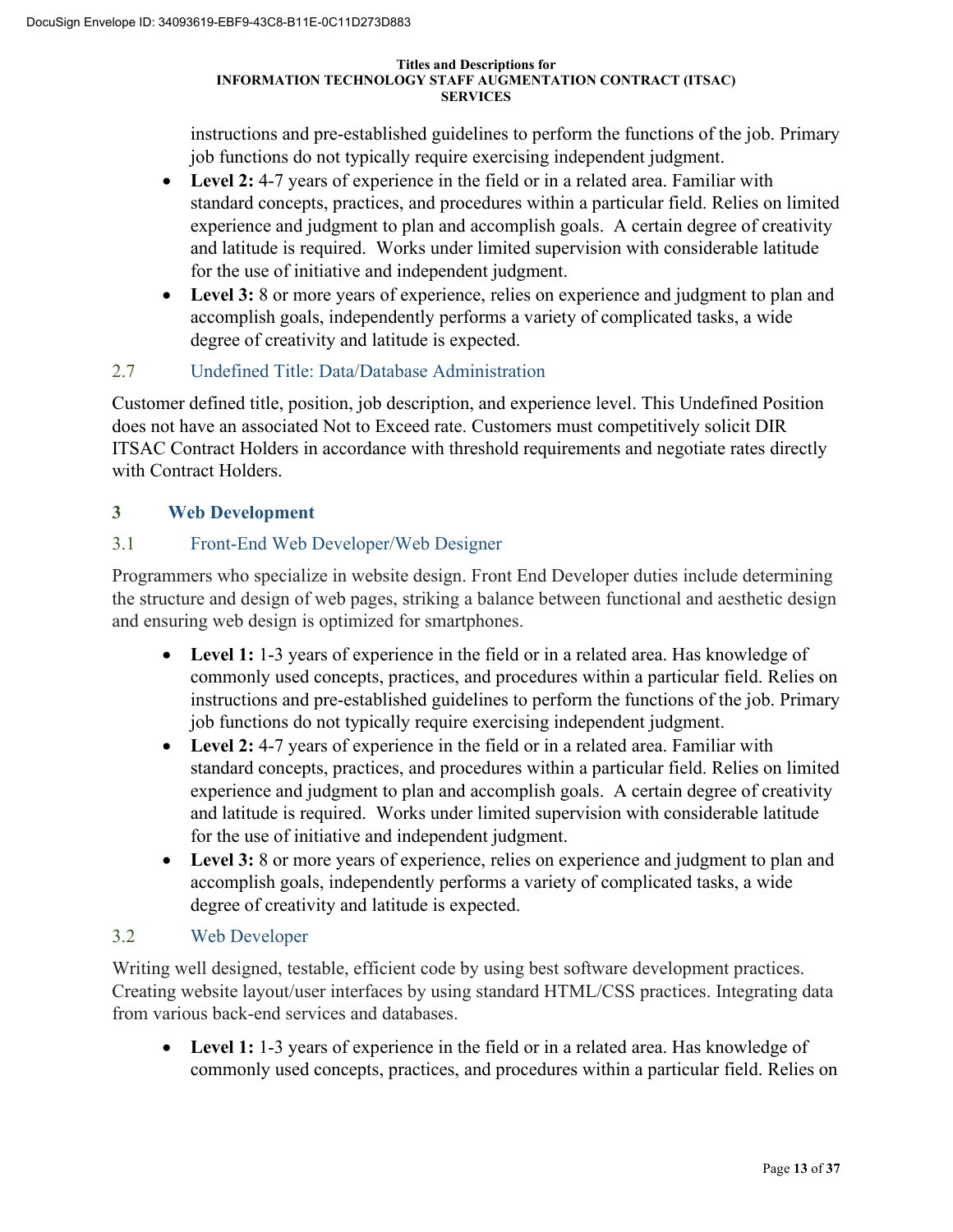instructions and pre-established guidelines to perform the functions of the job. Primary job functions do not typically require exercising independent judgment.

- **Level 2:** 4-7 years of experience in the field or in a related area. Familiar with standard concepts, practices, and procedures within a particular field. Relies on limited experience and judgment to plan and accomplish goals. A certain degree of creativity and latitude is required. Works under limited supervision with considerable latitude for the use of initiative and independent judgment.
- **Level 3:** 8 or more years of experience, relies on experience and judgment to plan and accomplish goals, independently performs a variety of complicated tasks, a wide degree of creativity and latitude is expected.

# 3.3 Senior Web Developer

Communicating with clients to determine website specifications, creating schedules and providing quotes, writing code, working with a team of designers and content writers, as well as assisting with recruitment and training of all new junior web developers.

- **Level 1:** 1-3 years of experience in the field or in a related area. Has knowledge of commonly used concepts, practices, and procedures within a particular field. Relies on instructions and pre-established guidelines to perform the functions of the job. Primary job functions do not typically require exercising independent judgment.
- **Level 2:** 4-7 years of experience in the field or in a related area. Familiar with standard concepts, practices, and procedures within a particular field. Relies on limited experience and judgment to plan and accomplish goals. A certain degree of creativity and latitude is required. Works under limited supervision with considerable latitude for the use of initiative and independent judgment.
- **Level 3:** 8 or more years of experience, relies on experience and judgment to plan and accomplish goals, independently performs a variety of complicated tasks, a wide degree of creativity and latitude is expected.

### 3.4 Web Administrator

Maintains hardware and software critical to the functionality of the organization's Internet/intranet. Monitors usage and performance, creates and maintains backups, and troubleshoots and resolves issues as they arise.

- **Level 1:** 1-3 years of experience in the field or in a related area. Has knowledge of commonly used concepts, practices, and procedures within a particular field. Relies on instructions and pre-established guidelines to perform the functions of the job. Primary job functions do not typically require exercising independent judgment.
- **Level 2:** 4-7 years of experience in the field or in a related area. Familiar with standard concepts, practices, and procedures within a particular field. Relies on limited experience and judgment to plan and accomplish goals. A certain degree of creativity and latitude is required. Works under limited supervision with considerable latitude for the use of initiative and independent judgment.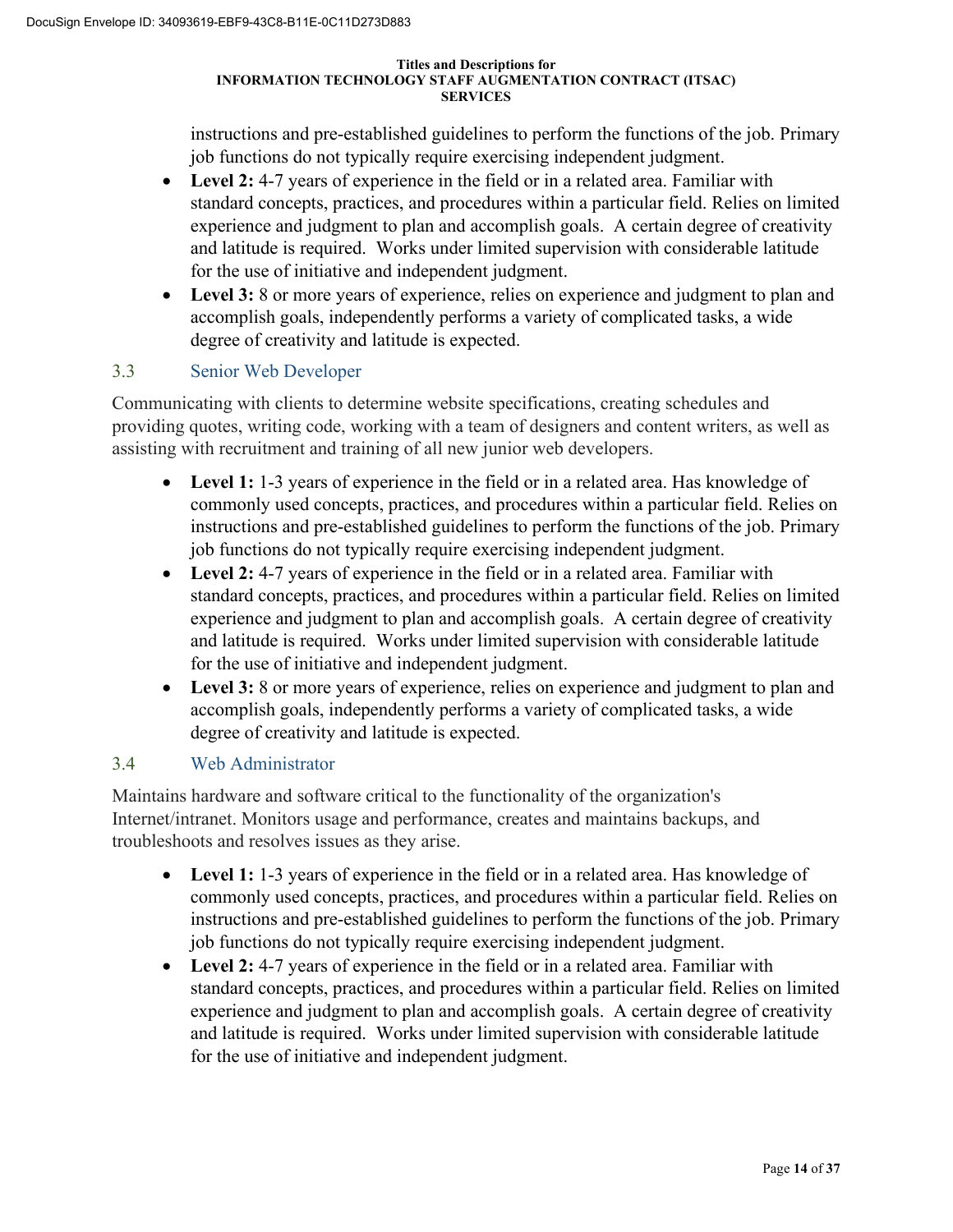• **Level 3:** 8 or more years of experience, relies on experience and judgment to plan and accomplish goals, independently performs a variety of complicated tasks, a wide degree of creativity and latitude is expected.

## 3.5 Undefined Title: Web Development

Customer defined title, position, job description, and experience level. This Undefined Position does not have an associated Not to Exceed rate. Customers must competitively solicit DIR ITSAC Contract Holders in accordance with threshold requirements and negotiate rates directly with Contract Holders.

### **4 Quality Assurance (QA) and Testing**

### 4.1 QA Engineer Automated

QA automation engineers design automated tests by creating scripts that run testing functions automatically. This includes determining the priority for test scenarios and creating execution plans to implement these scenarios. Designing documentation for automated processes.

- **Level 1:** 1-3 years of experience in the field or in a related area. Has knowledge of commonly used concepts, practices, and procedures within a particular field. Relies on instructions and pre-established guidelines to perform the functions of the job. Primary job functions do not typically require exercising independent judgment.
- **Level 2:** 4-7 years of experience in the field or in a related area. Familiar with standard concepts, practices, and procedures within a particular field. Relies on limited experience and judgment to plan and accomplish goals. A certain degree of creativity and latitude is required. Works under limited supervision with considerable latitude for the use of initiative and independent judgment.
- **Level 3:** 8 or more years of experience, relies on experience and judgment to plan and accomplish goals, independently performs a variety of complicated tasks, a wide degree of creativity and latitude is expected.

### 4.2 QA/Test Manager

The role of the software test manager is to lead the testing team. Test Manager plays a central role in the Team. The Test Manager takes full responsibility for the project's success. The role involves quality & test advocacy, resource planning & management, and resolution of issues that impede the testing effort.

- Level 1: 1-3 years of experience in the field or in a related area. Has knowledge of commonly used concepts, practices, and procedures within a particular field. Relies on instructions and pre-established guidelines to perform the functions of the job. Primary job functions do not typically require exercising independent judgment.
- **Level 2:** 4-7 years of experience in the field or in a related area. Familiar with standard concepts, practices, and procedures within a particular field. Relies on limited experience and judgment to plan and accomplish goals. A certain degree of creativity and latitude is required. Works under limited supervision with considerable latitude for the use of initiative and independent judgment.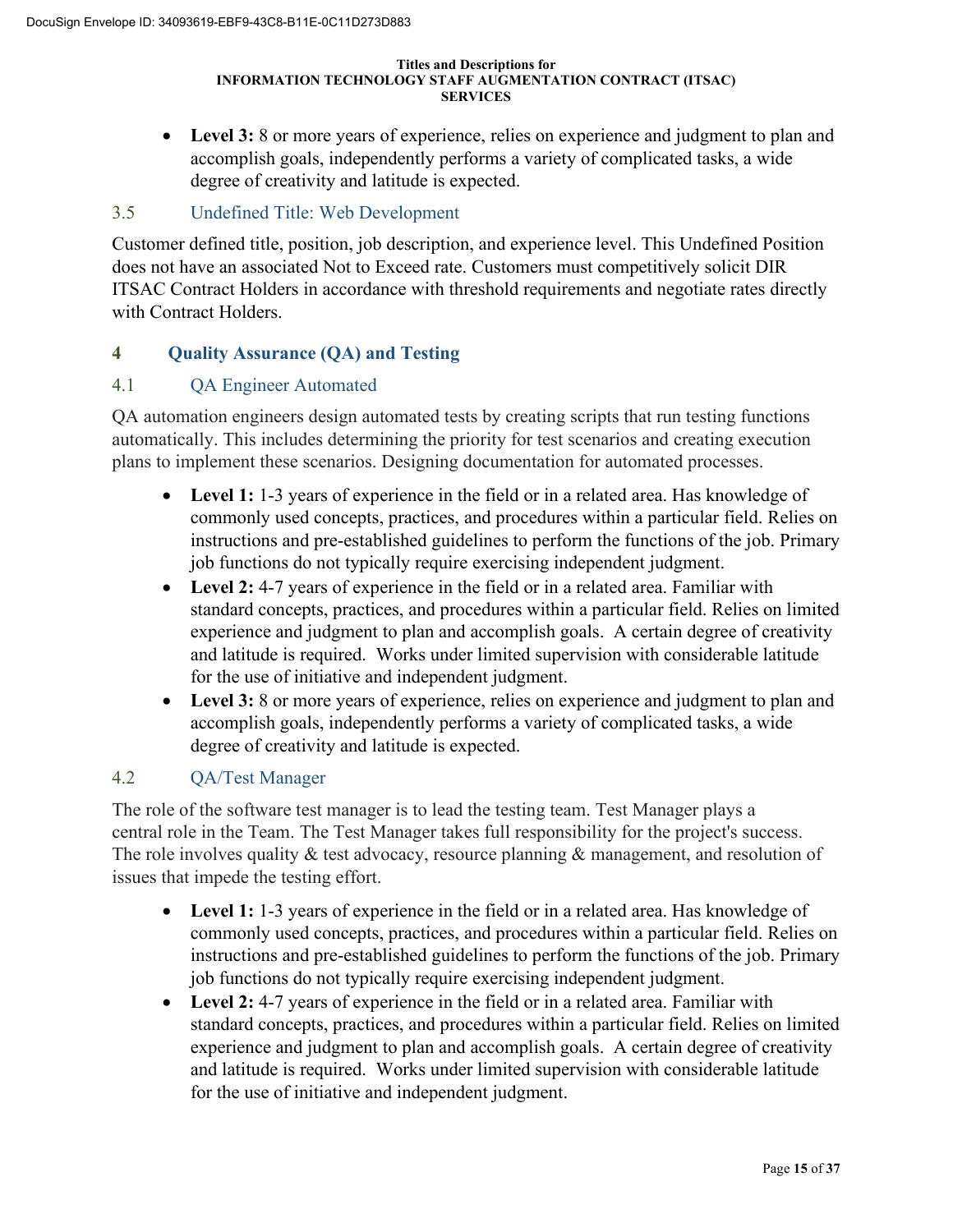• **Level 3:** 8 or more years of experience, relies on experience and judgment to plan and accomplish goals, independently performs a variety of complicated tasks, a wide degree of creativity and latitude is expected.

### 4.3 QA Associate/Analyst

Investigate and diagnose quality complaints, track down components, and recommend corrective actions. Verify logs, databases, and other data to track and flag quality concerns and improvements.

- **Level 1:** 1-3 years of experience in the field or in a related area. Has knowledge of commonly used concepts, practices, and procedures within a particular field. Relies on instructions and pre-established guidelines to perform the functions of the job. Primary job functions do not typically require exercising independent judgment.
- **Level 2:** 4-7 years of experience in the field or in a related area. Familiar with standard concepts, practices, and procedures within a particular field. Relies on limited experience and judgment to plan and accomplish goals. A certain degree of creativity and latitude is required. Works under limited supervision with considerable latitude for the use of initiative and independent judgment.
- **Level 3:** 8 or more years of experience, relies on experience and judgment to plan and accomplish goals, independently performs a variety of complicated tasks, a wide degree of creativity and latitude is expected.

### 4.4 Undefined Title: Web Development

Customer defined title, position, job description, and experience level. This Undefined Position does not have an associated Not to Exceed rate. Customers must competitively solicit DIR ITSAC Contract Holders in accordance with threshold requirements and negotiate rates directly with Contract Holders.

### **5 Networking/Telecommunications**

### 5.1 Network Engineer

Responsible for installing networking technologies and supporting networks. Performs highly complex network engineering work. Data engineer that operates, monitors and manages network infrastructure. Responsible for the design, implementation, management and operational support of Network Infrastructure. Assesses existing network configurations and makes recommendations based on product specifications. Configures equipment and software to meet business needs, trains others on the solution, and documents the solution for ongoing support. Functions as part of a team on larger projects, or individually provides the services on support visits or smaller projects. Provides technical support and assists with the design of network solutions. Requires experience in the technical services and support field as well as experience in network administration (DHCP, DNS, routers, firewall, etc.).

• **Level 1:** 1- 5 years experience. Responsible for Network Infrastructure support. Work includes monitoring the Network bandwidth utilization, installation, configuration, repair and maintenance. Experience with TCP/IP, UDP, DHCP, DNS,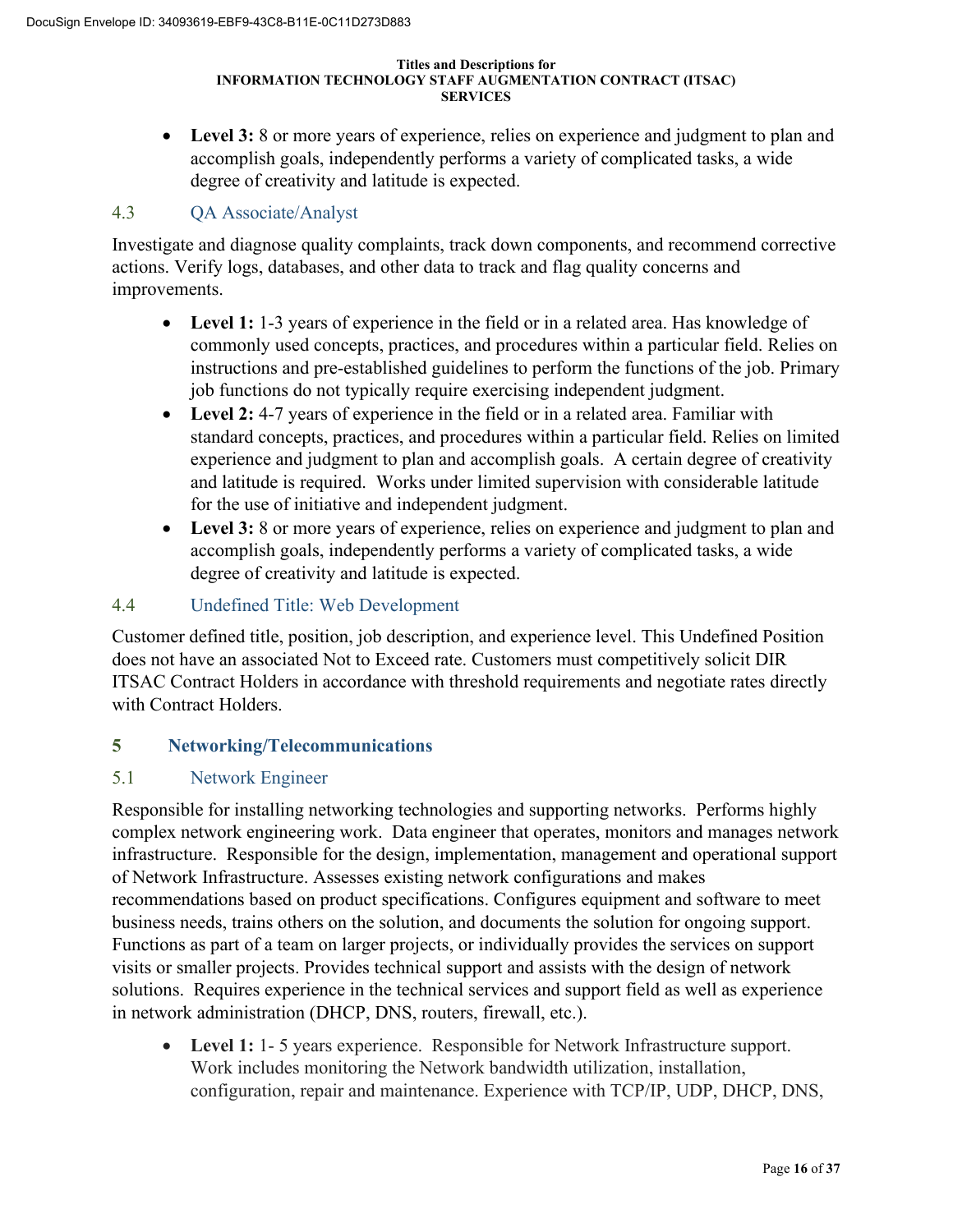MPLS, SONET, DWDM, EIGRP, BGP, HSRP, FTP, SFTP, STP, RSTP, TACACS+, ACS, RADIUS, RSA, SecureID, and SNMP monitoring and reporting Works with all Network Monitoring tools, makes changes and recommendations for updating tools and/or adding new tools.

- **Level 2:** More than 5 years experience supporting enterprise network IT infrastructure design, implementation, operational maintenance & support. Hands on experience with IP subnetting, Telnet/SSH Clients, Raritan or Terminal Server Remote Access, ServiceNow, COS, VoIP and MPLS technologies, and Cisco network software (COS/IOS), inventory/maintenance tracking and vendor support case handling; as well as with Cisco routers and Catalyst/Nexus switches, F5 load balancers and Infoblox DHCP/DNS. Proficient with network monitoring & administration tools such as Solar Winds, Splunk, Tivoli Netcool/Omnibus, NNMi, Netscout Infinistream and various Protocol Analyzers and with Microsoft Office suite including Visio for network diagramming and documentation is a big plus.
- **Level 3:** 8 or more years of experience, relies on experience and judgment to plan and accomplish goals, independently performs a variety of complicated tasks, a wide degree of creativity and latitude is expected.

# 5.2 Wireless Network Engineer

Installing, configuring and maintaining wireless network equipment, network management and security including 802.11 b/g/n/ac standards and industry best practices for implementing highdensity WIFI solutions.

- Level 1: 1-3 years of experience in the field or in a related area. Has knowledge of commonly used concepts, practices, and procedures within a particular field. Relies on instructions and pre-established guidelines to perform the functions of the job. Primary job functions do not typically require exercising independent judgment.
- **Level 2:** 4-7 years of experience in the field or in a related area. Familiar with standard concepts, practices, and procedures within a particular field. Relies on limited experience and judgment to plan and accomplish goals. A certain degree of creativity and latitude is required. Works under limited supervision with considerable latitude for the use of initiative and independent judgment.
- Level 3: 8 or more years of experience, relies on experience and judgment to plan and accomplish goals, independently performs a variety of complicated tasks, a wide degree of creativity and latitude is expected.

### 5.3 Network Administrator

Install, configure, and support an organization's local area network (LAN), wide area network (WAN), and Internet system or a segment of a network system. Maintain network hardware and software. Monitor network to ensure network availability to all system users and perform necessary maintenance to support network availability. May supervise other network support and client server specialists and plan, coordinate, and implement network security measures. Coordinate the development, implementation, and maintenance of a local area network or wide area network. Maintains the network's physical and logical structures, including network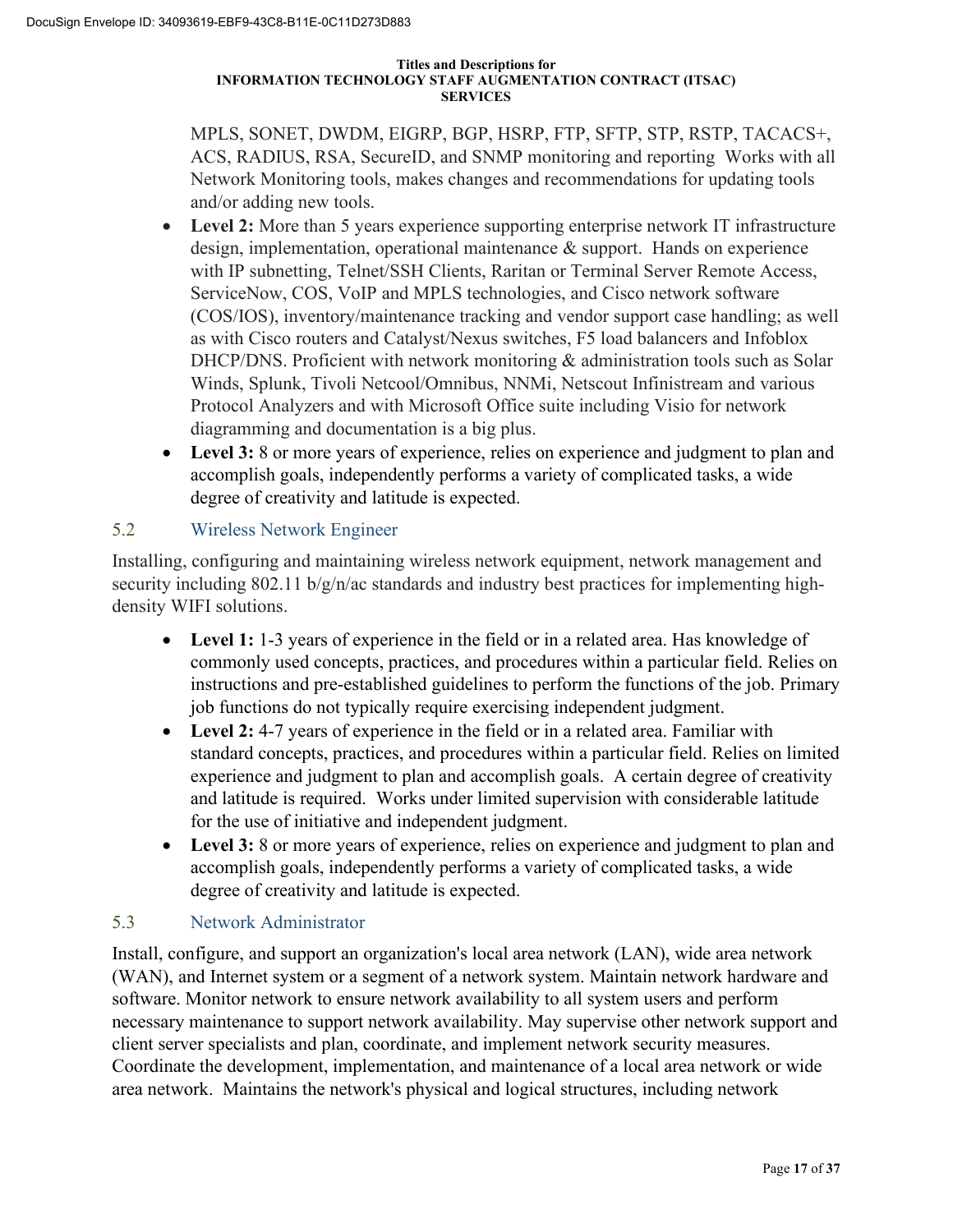connections. Maintains network support software, analyzes user support statistics, and recommends appropriate measures. Installs, tests, and maintains network hardware and software. Prepares and analyzes statistics on network utilization and availability. Prepares training courses and provides user support and training in the use of available hardware, software, and utilities. Performs tuning and capacity planning activities to enhance the performance of the network resources.

Assists in maintaining the network's physical and logical structures and in installing and testing hardware and software. Assists in performance tuning and capacity planning activities to enhance the performance of the network resources and in maintaining network support software. Assists in or conducts product evaluations of upgraded or new hardware and software and identifies strengths, weaknesses, and potential benefits to the agency. Assists in maintaining the operating system and security software utilized on the network, including the addition of new users to the network and establishment of rights and privileges. Experience in local or wide area network work. Knowledge of network facilities and data processing techniques; of personal computer hardware and software; of network operating system and security software; and of performance monitoring and capacity management tools.

- **Level 1:** 1-3 years of experience in the field or in a related area. Has knowledge of commonly used concepts, practices, and procedures within a particular field. Relies on instructions and pre-established guidelines to perform the functions of the job. Primary job functions do not typically require exercising independent judgment.
- **Level 2:** 4-7 years of experience in the field or in a related area. Familiar with standard concepts, practices, and procedures within a particular field. Relies on limited experience and judgment to plan and accomplish goals. A certain degree of creativity and latitude is required. Works under limited supervision with considerable latitude for the use of initiative and independent judgment.
- **Level 3:** 8 or more years of experience, relies on experience and judgment to plan and accomplish goals, independently performs a variety of complicated tasks, a wide degree of creativity and latitude is expected.

### 5.4 Telecommunications Manager

Plan, devise, build, configure and commission telecommunications equipment, networks, and systems, including voice, data, satellite, microwave, digital data systems, etc. Managers maintain records on installation, resolution of issues, and replacement of equipment and parts.

- **Level 1:** 1-3 years of experience in the field or in a related area. Has knowledge of commonly used concepts, practices, and procedures within a particular field. Relies on instructions and pre-established guidelines to perform the functions of the job. Primary job functions do not typically require exercising independent judgment.
- **Level 2:** 4-7 years of experience in the field or in a related area. Familiar with standard concepts, practices, and procedures within a particular field. Relies on limited experience and judgment to plan and accomplish goals. A certain degree of creativity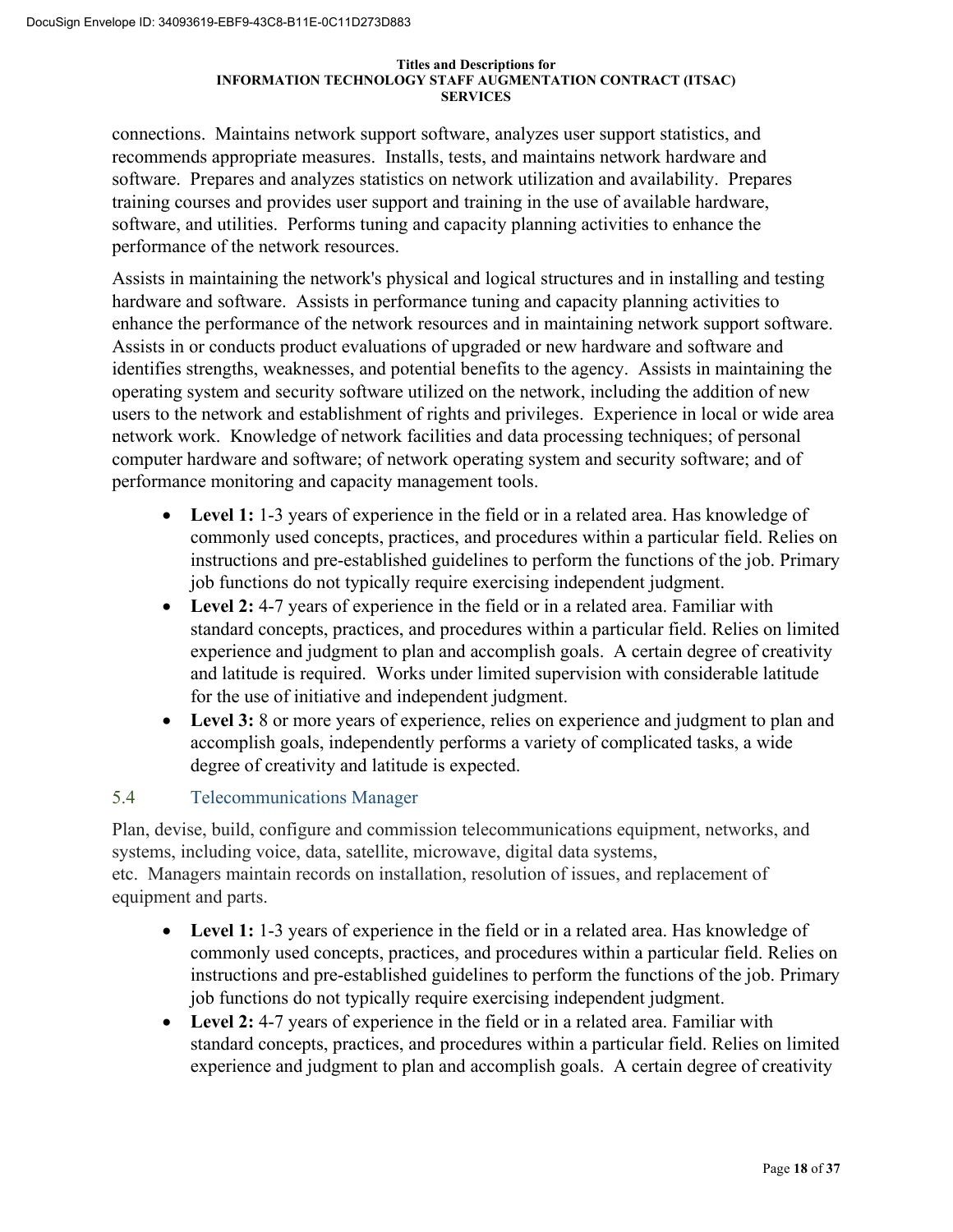and latitude is required. Works under limited supervision with considerable latitude for the use of initiative and independent judgment.

• **Level 3:** 8 or more years of experience, relies on experience and judgment to plan and accomplish goals, independently performs a variety of complicated tasks, a wide degree of creativity and latitude is expected.

### 5.5 Telecommunications Technician

Focus on the interaction between computer systems, communication methods, and devices. They design video, data, and voice communication systems. They may oversee the installation and maintenance of these systems, including their repair and testing.

- **Level 1:** 1-3 years of experience in the field or in a related area. Has knowledge of commonly used concepts, practices, and procedures within a particular field. Relies on instructions and pre-established guidelines to perform the functions of the job. Primary job functions do not typically require exercising independent judgment.
- **Level 2:** 4-7 years of experience in the field or in a related area. Familiar with standard concepts, practices, and procedures within a particular field. Relies on limited experience and judgment to plan and accomplish goals. A certain degree of creativity and latitude is required. Works under limited supervision with considerable latitude for the use of initiative and independent judgment.
- **Level 3:** 8 or more years of experience, relies on experience and judgment to plan and accomplish goals, independently performs a variety of complicated tasks, a wide degree of creativity and latitude is expected.

### 5.6 Network Operations Center (NOC) Technician

Oversee complex network components and are responsible for network management. They perform troubleshooting on a daily basis. To be specific, a NOC is a central location from which IT support technicians administer, monitor, fix, and maintain client networks.

- **Level 1:** 1-3 years of experience in the field or in a related area. Has knowledge of commonly used concepts, practices, and procedures within a particular field. Relies on instructions and pre-established guidelines to perform the functions of the job. Primary job functions do not typically require exercising independent judgment.
- **Level 2:** 4-7 years of experience in the field or in a related area. Familiar with standard concepts, practices, and procedures within a particular field. Relies on limited experience and judgment to plan and accomplish goals. A certain degree of creativity and latitude is required. Works under limited supervision with considerable latitude for the use of initiative and independent judgment.
- **Level 3:** 8 or more years of experience, relies on experience and judgment to plan and accomplish goals, independently performs a variety of complicated tasks, a wide degree of creativity and latitude is expected.

### 5.7 Undefined Title: Networking/Telecommunications

Customer defined title, position, job description, and experience level. This Undefined Position does not have an associated Not to Exceed rate. Customers must competitively solicit DIR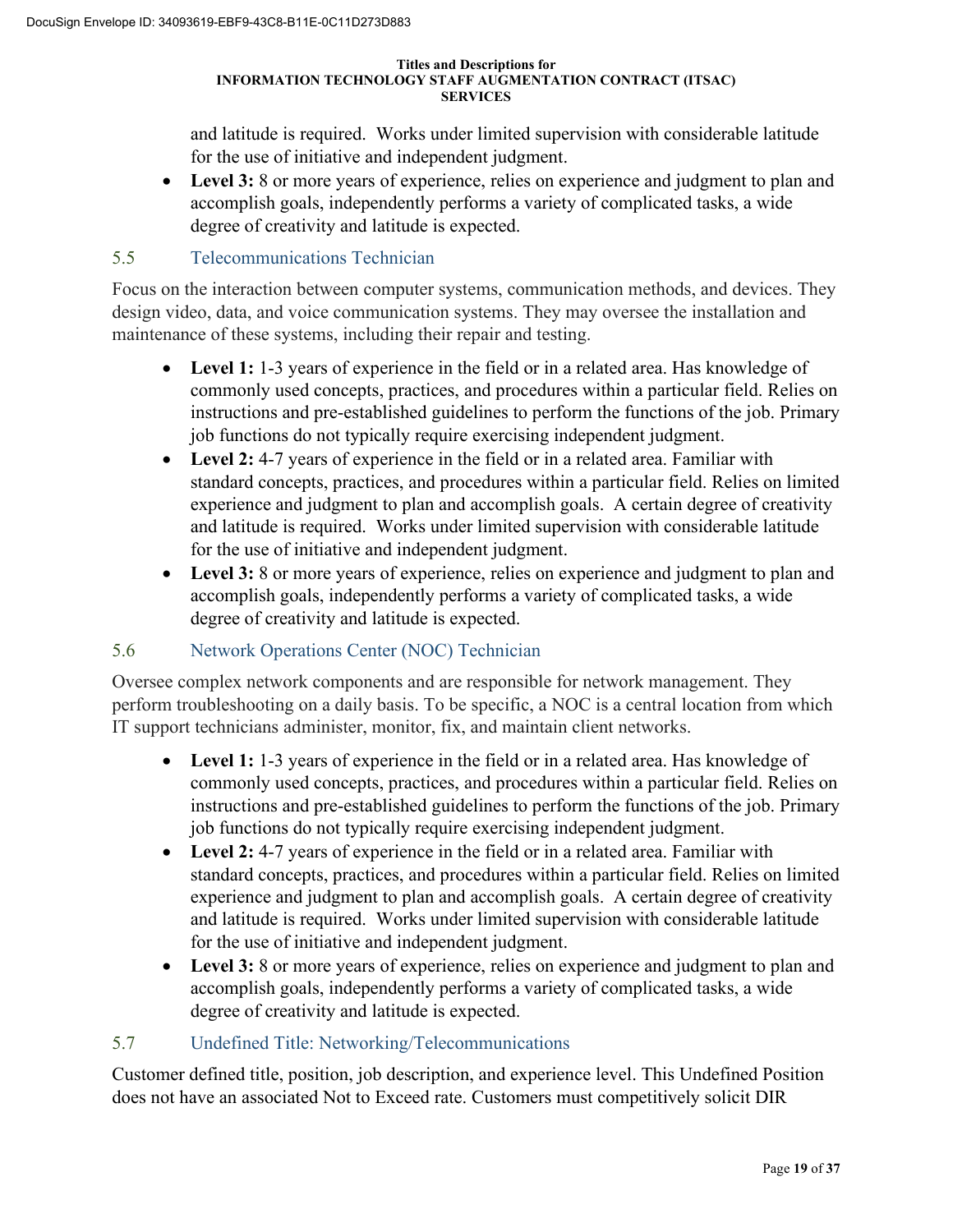ITSAC Contract Holders in accordance with threshold requirements and negotiate rates directly with Contract Holders.

### **6 Security**

### 6.1 Data Security Analyst

Responsible for installing and uninstalling various security programs These programs often protect sensitive data using firewalls and data-encryption technology, and they must be updated on a regular basis to remove bugs and add new features.

- **Level 1:** 1-3 years of experience in the field or in a related area. Has knowledge of commonly used concepts, practices, and procedures within a particular field. Relies on instructions and pre-established guidelines to perform the functions of the job. Primary job functions do not typically require exercising independent judgment.
- **Level 2:** 4-7 years of experience in the field or in a related area. Familiar with standard concepts, practices, and procedures within a particular field. Relies on limited experience and judgment to plan and accomplish goals. A certain degree of creativity and latitude is required. Works under limited supervision with considerable latitude for the use of initiative and independent judgment.
- **Level 3:** 8 or more years of experience, relies on experience and judgment to plan and accomplish goals, independently performs a variety of complicated tasks, a wide degree of creativity and latitude is expected.

### 6.2 Security Administrator

Configuring security systems, analyzing security requirements, and recommending improvements. Monitoring network traffic for suspicious behavior. Creating network policies and authorization roles and defending against unauthorized access, modifications, and destruction.

- **Level 1:** 1-3 years of experience in the field or in a related area. Has knowledge of commonly used concepts, practices, and procedures within a particular field. Relies on instructions and pre-established guidelines to perform the functions of the job. Primary job functions do not typically require exercising independent judgment.
- **Level 2:** 4-7 years of experience in the field or in a related area. Familiar with standard concepts, practices, and procedures within a particular field. Relies on limited experience and judgment to plan and accomplish goals. A certain degree of creativity and latitude is required. Works under limited supervision with considerable latitude for the use of initiative and independent judgment.
- **Level 3:** 8 or more years of experience, relies on experience and judgment to plan and accomplish goals, independently performs a variety of complicated tasks, a wide degree of creativity and latitude is expected.

### 6.3 Network Security Analyst

A network security analyst ensures that information systems and computer networks are secure. This includes protecting the company against hackers and cyber-attacks, as well as monitoring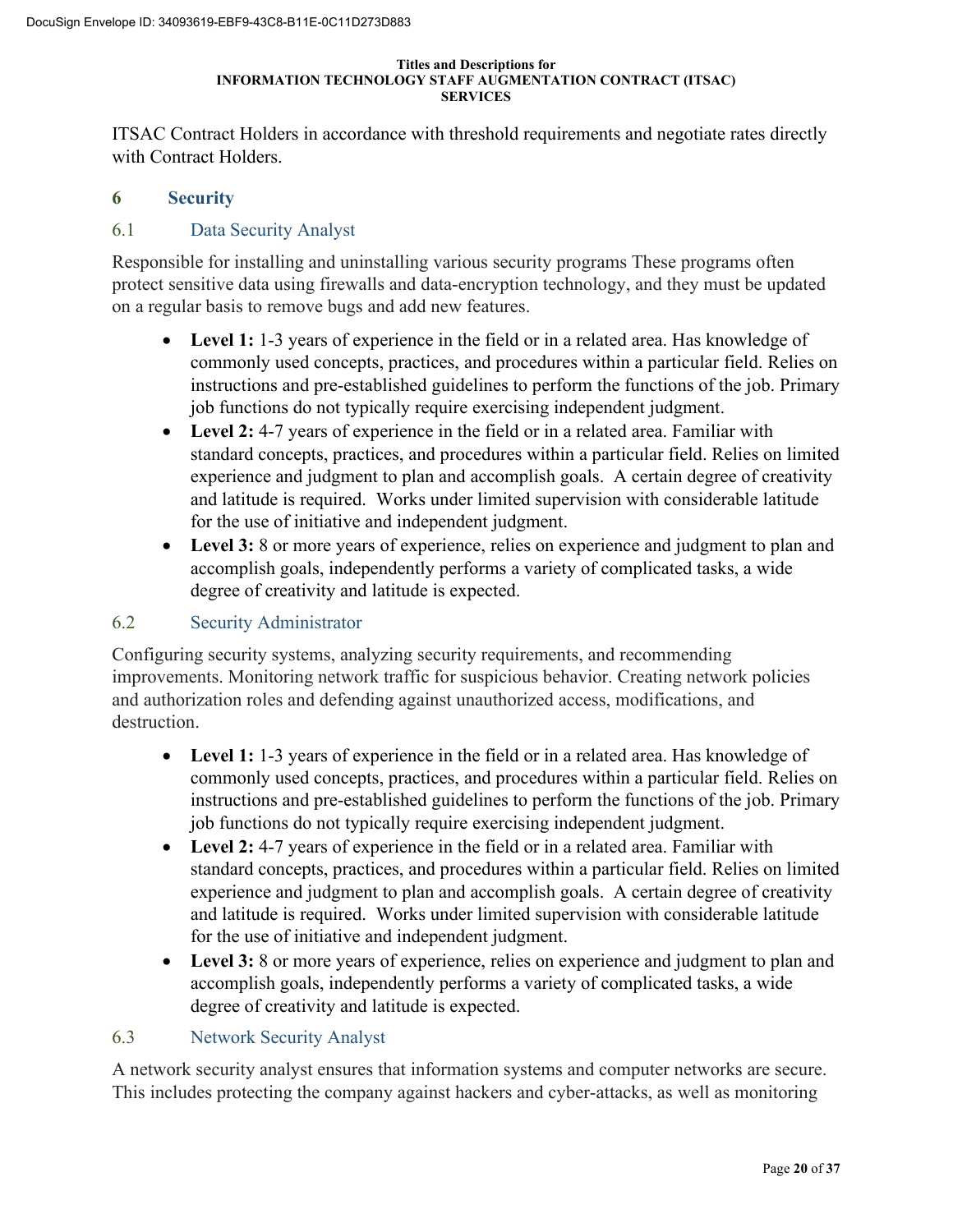network traffic and server logs for activity that seems unusual. Additionally, these analysts are responsible for finding vulnerabilities in the computer networks and creating recommendations for how to minimize these vulnerabilities. The network security analyst investigates security breaches, develops strategies for any security issues that arise, and utilizes the help of firewalls and antivirus software to maintain security.

- **Level 1:** 1-3 years of experience in the field or in a related area. Has knowledge of commonly used concepts, practices, and procedures within a particular field. Relies on instructions and pre-established guidelines to perform the functions of the job. Primary job functions do not typically require exercising independent judgment.
- **Level 2:** 4-7 years of experience in the field or in a related area. Familiar with standard concepts, practices, and procedures within a particular field. Relies on limited experience and judgment to plan and accomplish goals. A certain degree of creativity and latitude is required. Works under limited supervision with considerable latitude for the use of initiative and independent judgment.
- **Level 3:** 8 or more years of experience, relies on experience and judgment to plan and accomplish goals, independently performs a variety of complicated tasks, a wide degree of creativity and latitude is expected.

# 6.4 Network Security Engineer

Responsible for the provisioning, deployment, configuration, and administration of many different pieces of network and security-related hardware and software. These include firewalls, routers, switches, various network-monitoring tools, and virtual private networks (VPNs).

- **Level 1:** 1-3 years of experience in the field or in a related area. Has knowledge of commonly used concepts, practices, and procedures within a particular field. Relies on instructions and pre-established guidelines to perform the functions of the job. Primary job functions do not typically require exercising independent judgment.
- **Level 2:** 4-7 years of experience in the field or in a related area. Familiar with standard concepts, practices, and procedures within a particular field. Relies on limited experience and judgment to plan and accomplish goals. A certain degree of creativity and latitude is required. Works under limited supervision with considerable latitude for the use of initiative and independent judgment.
- **Level 3:** 8 or more years of experience, relies on experience and judgment to plan and accomplish goals, independently performs a variety of complicated tasks, a wide degree of creativity and latitude is expected.

# 6.5 Information Security Manager

Coordinate and execute security policies and controls, as well as assess vulnerabilities within a company. They are responsible for data and network security processing, security systems management, and security violation investigation.

• **Level 1:** 1-3 years of experience in the field or in a related area. Has knowledge of commonly used concepts, practices, and procedures within a particular field. Relies on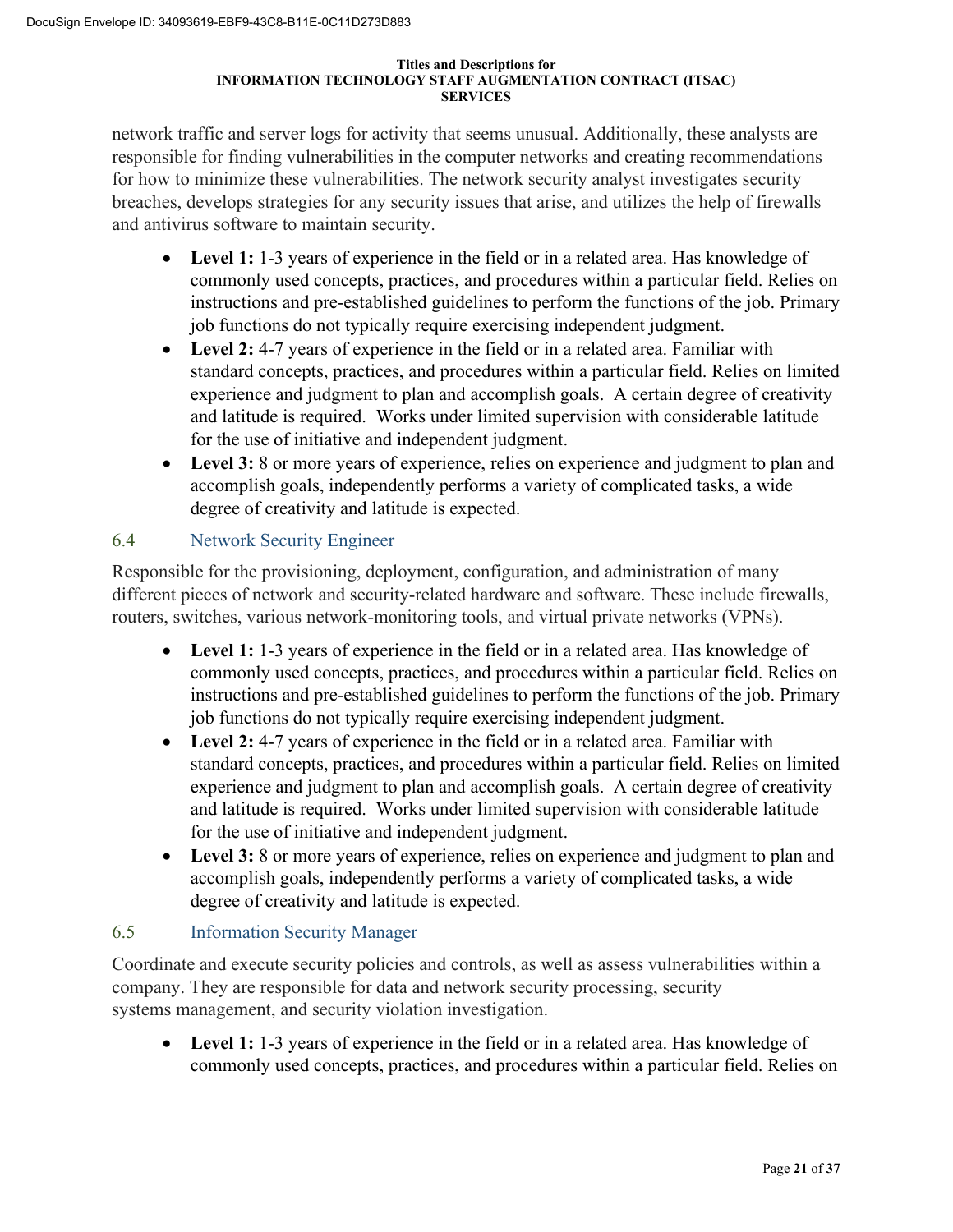instructions and pre-established guidelines to perform the functions of the job. Primary job functions do not typically require exercising independent judgment.

- **Level 2:** 4-7 years of experience in the field or in a related area. Familiar with standard concepts, practices, and procedures within a particular field. Relies on limited experience and judgment to plan and accomplish goals. A certain degree of creativity and latitude is required. Works under limited supervision with considerable latitude for the use of initiative and independent judgment.
- **Level 3:** 8 or more years of experience, relies on experience and judgment to plan and accomplish goals, independently performs a variety of complicated tasks, a wide degree of creativity and latitude is expected.

# 6.6 IT Auditor

Responsible for the internal controls and risks of a company's technology network. This role includes identifying the weaknesses in a systems network and creating an action plan to prevent security breaches in the technology.

- **Level 1:** 1-3 years of experience in the field or in a related area. Has knowledge of commonly used concepts, practices, and procedures within a particular field. Relies on instructions and pre-established guidelines to perform the functions of the job. Primary job functions do not typically require exercising independent judgment.
- **Level 2:** 4-7 years of experience in the field or in a related area. Familiar with standard concepts, practices, and procedures within a particular field. Relies on limited experience and judgment to plan and accomplish goals. A certain degree of creativity and latitude is required. Works under limited supervision with considerable latitude for the use of initiative and independent judgment.
- **Level 3:** 8 or more years of experience, relies on experience and judgment to plan and accomplish goals, independently performs a variety of complicated tasks, a wide degree of creativity and latitude is expected.

# 6.7 Undefined Title: Security

Customer defined title, position, job description, and experience level. This Undefined Position does not have an associated Not to Exceed rate. Customers must competitively solicit DIR ITSAC Contract Holders in accordance with threshold requirements and negotiate rates directly with Contract Holders.

### **7 Project Management**

### 7.1 Project Manager

Project managers are the people in charge of a specific project or projects within a company. As the project manager, your job is to plan, budget, oversee and document all aspects of the specific project you are working on. Project managers might work by themselves or be in charge of a team to get the job done.

• **Level 1:** 1-3 years of experience in the field or in a related area. Has knowledge of commonly used concepts, practices, and procedures within a particular field. Relies on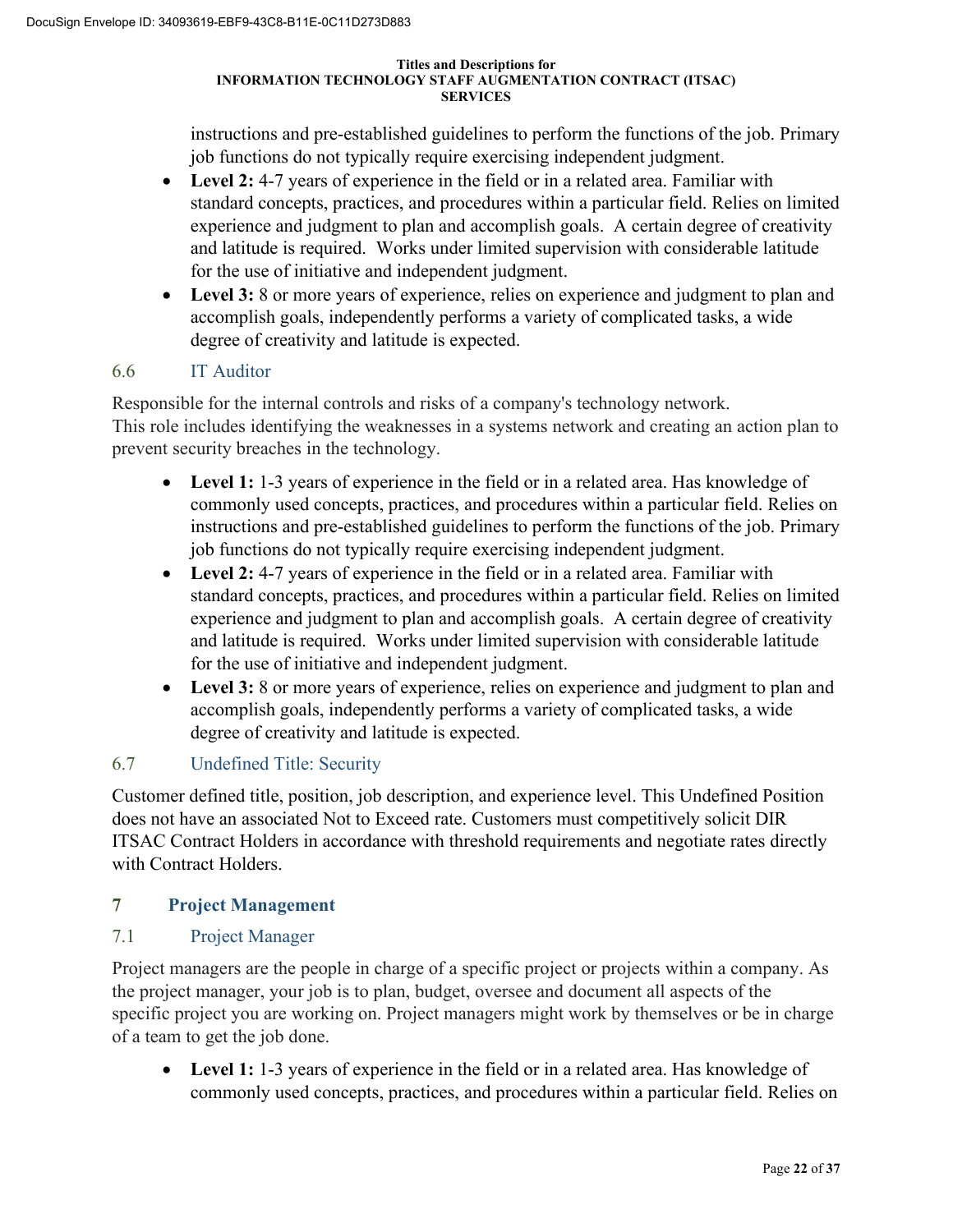instructions and pre-established guidelines to perform the functions of the job. Primary job functions do not typically require exercising independent judgment.

- **Level 2:** 3- 7 years of experience in the field or in a related area. Familiar with standard concepts, practices, and procedures within a particular field. Relies on limited experience and judgment to plan and accomplish goals. A certain degree of creativity and latitude is required. Works under limited supervision with considerable latitude for the use of initiative and independent judgment. Minimum of three (3) years of progressive broad-based information systems, system integration and project delivery experience. Experience working with external vendors and/or Quality Assurance efforts a plus.
- Level 3: 8 or more years of experience, relies on experience and judgment to plan and accomplish goals, independently performs a variety of complicated tasks, a wide degree of creativity and latitude is expected. Certification in Project Management by a recognized project management organization or Scrum Master a plus.

# 7.2 Project Lead

Responsible for the planning, coordination, requirements gathering, business analysis, specifications development, project planning, project monitoring, and project status reporting and system implementation of moderate to complex business solutions.

- Level 1: 1-3 years of experience in the field or in a related area. Has knowledge of commonly used concepts, practices, and procedures within a particular field. Relies on instructions and pre-established guidelines to perform the functions of the job. Primary job functions do not typically require exercising independent judgment.
- **Level 2:** 4-7 years of experience in the field or in a related area. Familiar with standard concepts, practices, and procedures within a particular field. Relies on limited experience and judgment to plan and accomplish goals. A certain degree of creativity and latitude is required. Works under limited supervision with considerable latitude for the use of initiative and independent judgment.
- **Level 3:** 8 or more years of experience, relies on experience and judgment to plan and accomplish goals, independently performs a variety of complicated tasks, a wide degree of creativity and latitude is expected.

# 7.3 Program Manager

Organizing programs and activities in accordance with the mission and goals of the organization. Developing new programs to support the strategic direction of the organization. Creating and managing long-term goals. Developing a budget and operating plan for the program.

- **Level 1:** 1-3 years of experience in the field or in a related area. Has knowledge of commonly used concepts, practices, and procedures within a particular field. Relies on instructions and pre-established guidelines to perform the functions of the job. Primary job functions do not typically require exercising independent judgment.
- **Level 2:** 4-7 years of experience in the field or in a related area. Familiar with standard concepts, practices, and procedures within a particular field. Relies on limited experience and judgment to plan and accomplish goals. A certain degree of creativity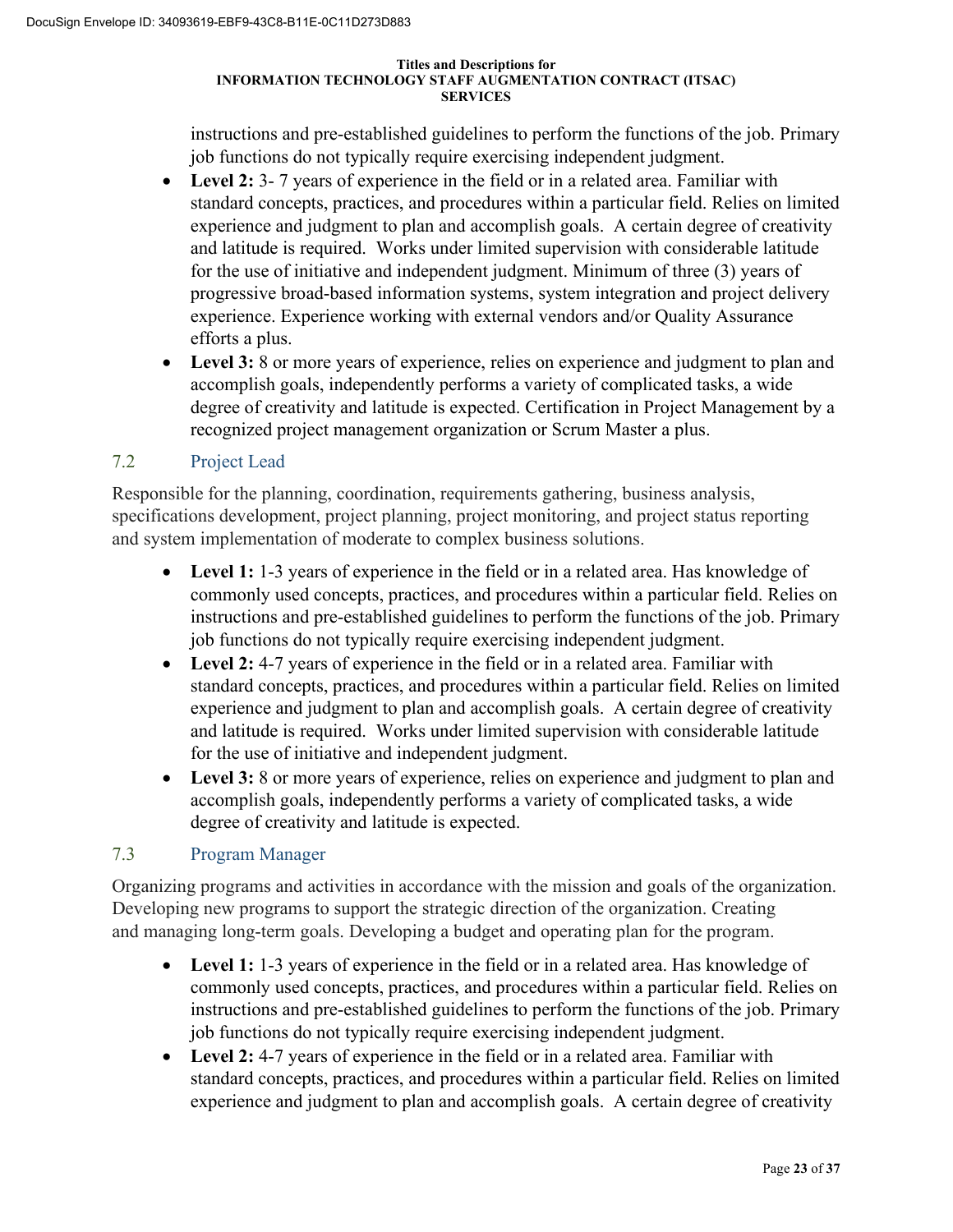and latitude is required. Works under limited supervision with considerable latitude for the use of initiative and independent judgment.

• **Level 3:** 8 or more years of experience, relies on experience and judgment to plan and accomplish goals, independently performs a variety of complicated tasks, a wide degree of creativity and latitude is expected.

# 7.4 Agile Scrum Master

Responsible for monitoring the scrum processes and scrum meetings. He increases his team efficiency, motivates his team, spins, argues for changes that will ensure quality and timeliness. He ensures observance of DoD (Definition of done).

- **Level 1:** 1-3 years of experience in the field or in a related area. Has knowledge of commonly used concepts, practices, and procedures within a particular field. Relies on instructions and pre-established guidelines to perform the functions of the job. Primary job functions do not typically require exercising independent judgment.
- **Level 2:** 4-7 years of experience in the field or in a related area. Familiar with standard concepts, practices, and procedures within a particular field. Relies on limited experience and judgment to plan and accomplish goals. A certain degree of creativity and latitude is required. Works under limited supervision with considerable latitude for the use of initiative and independent judgment.
- **Level 3:** 8 or more years of experience, relies on experience and judgment to plan and accomplish goals, independently performs a variety of complicated tasks, a wide degree of creativity and latitude is expected.

### 7.5 Agile Coach

Help train corporate teams on the agile methodology and oversee the development of agile teams to ensure effective outcomes for the organization. They are responsible for guiding teams through the implementation process and are tasked with encouraging workers and leadership to embrace the agile method.

- **Level 1:** 1-3 years of experience in the field or in a related area. Has knowledge of commonly used concepts, practices, and procedures within a particular field. Relies on instructions and pre-established guidelines to perform the functions of the job. Primary job functions do not typically require exercising independent judgment.
- **Level 2:** 4-7 years of experience in the field or in a related area. Familiar with standard concepts, practices, and procedures within a particular field. Relies on limited experience and judgment to plan and accomplish goals. A certain degree of creativity and latitude is required. Works under limited supervision with considerable latitude for the use of initiative and independent judgment.
- **Level 3:** 8 or more years of experience, relies on experience and judgment to plan and accomplish goals, independently performs a variety of complicated tasks, a wide degree of creativity and latitude is expected.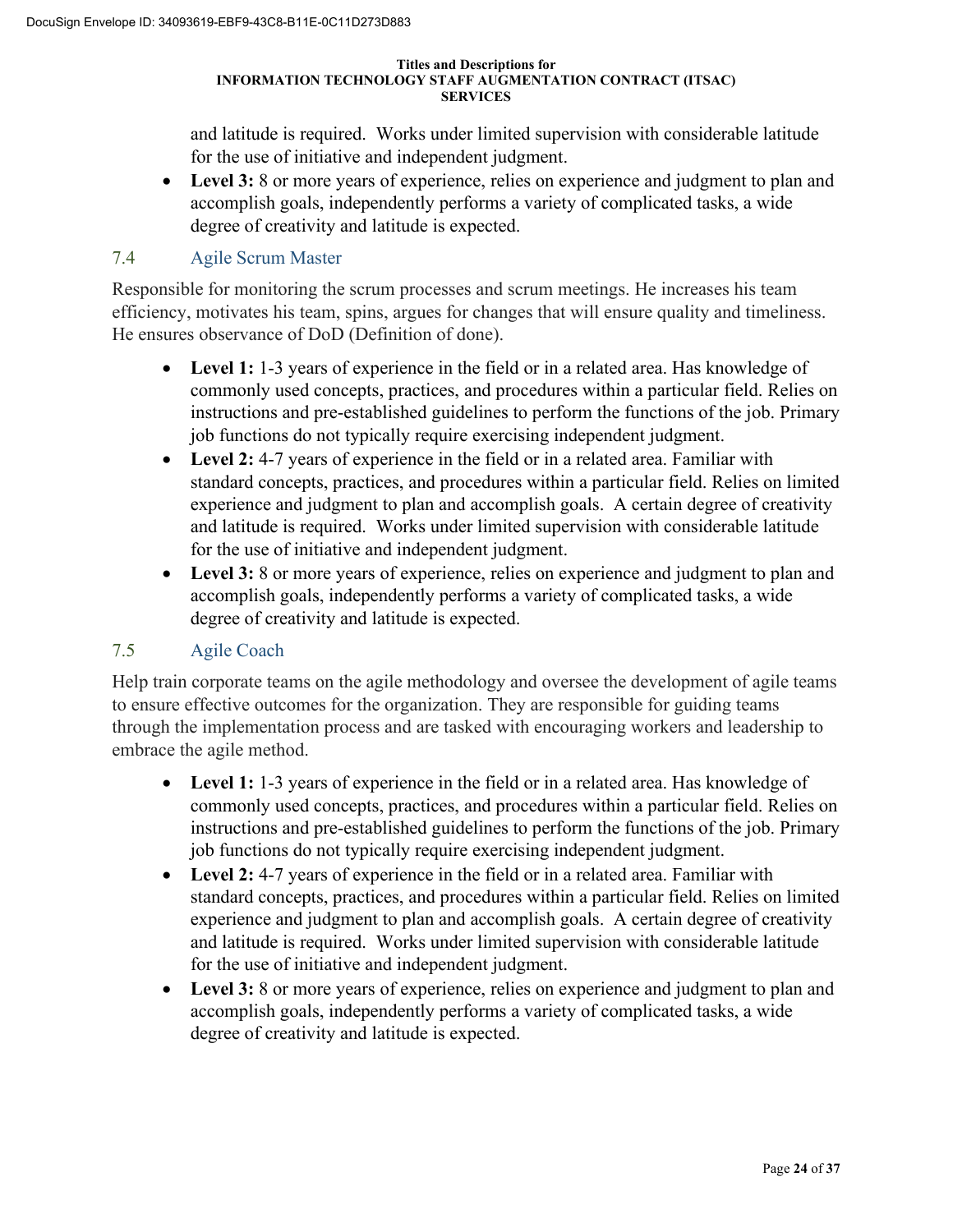### 7.6 Undefined Title: Project Management

Customer defined title, position, job description, and experience level. This Undefined Position does not have an associated Not to Exceed rate. Customers must competitively solicit DIR ITSAC Contract Holders in accordance with threshold requirements and negotiate rates directly with Contract Holders.

### **8 Technical Services, Help Desk and Operations**

### 8.1 Support Technician

Maintains, analyzes, troubleshoots, and repairs computer systems, hardware, and computer peripherals. Documents, maintains, upgrades or replaces hardware and software systems. Supports and maintains user account information including rights, security, and systems groups. Performs basic operation, monitoring, installation, trouble shooting, relocations, or maintenance of communications equipment. Identifies and resolves basic communications problems. Prepares or assists in the preparation of service record documentation. Shows awareness of standards and regulatory requirements related to assigned tasks.

Assists in monitoring and providing assistance on the use and interface of systems, subsystems, and software applications. May be responsible for accessing data from and transferring data to various local, state, or federal databases. May assist in the review and recommendation of the procurement and inventory of information resources hardware or software. May write and update personal computer and mainframe application programs. Experience in automated data processing systems. Knowledge of the practices, principles, and techniques of computer operations, of information systems, of computer software and hardware, and of information security policies and procedures. Skill in the use and support of personal computers, in the use of applicable programs and systems, and in troubleshooting information systems. Ability to operate information technology systems, to communicate effectively, and to train others.

Provides assistance in the design, development, and maintenance of various system applications. Provides technical assistance and support for applications and hardware problems. Installs, maintains, moves, and assists in testing and upgrading new and existing hardware/software. Reviews and recommends procurement of information technology equipment. Maintains the necessary security controls over software. Makes presentations and briefings for training sessions. Prepares briefings, reports, and evaluations on system efficiency and utilization. May be responsible for accessing data from and transferring data to various local, state, or federal databases.

Installs, maintains, moves, and assists in testing and upgrading new and existing hardware and software. Reviews and recommends procurement of information technology equipment. Maintains the necessary security controls over software. Develops procedure manuals. Develops and makes presentations and briefings for training sessions. Prepares briefings, reports, and evaluations on systems efficiency and utilization. May supervise the work of others.

• Level 1: 1-3 years of experience in the field or in a related area. Has knowledge of commonly used concepts, practices, and procedures within a particular field. Relies on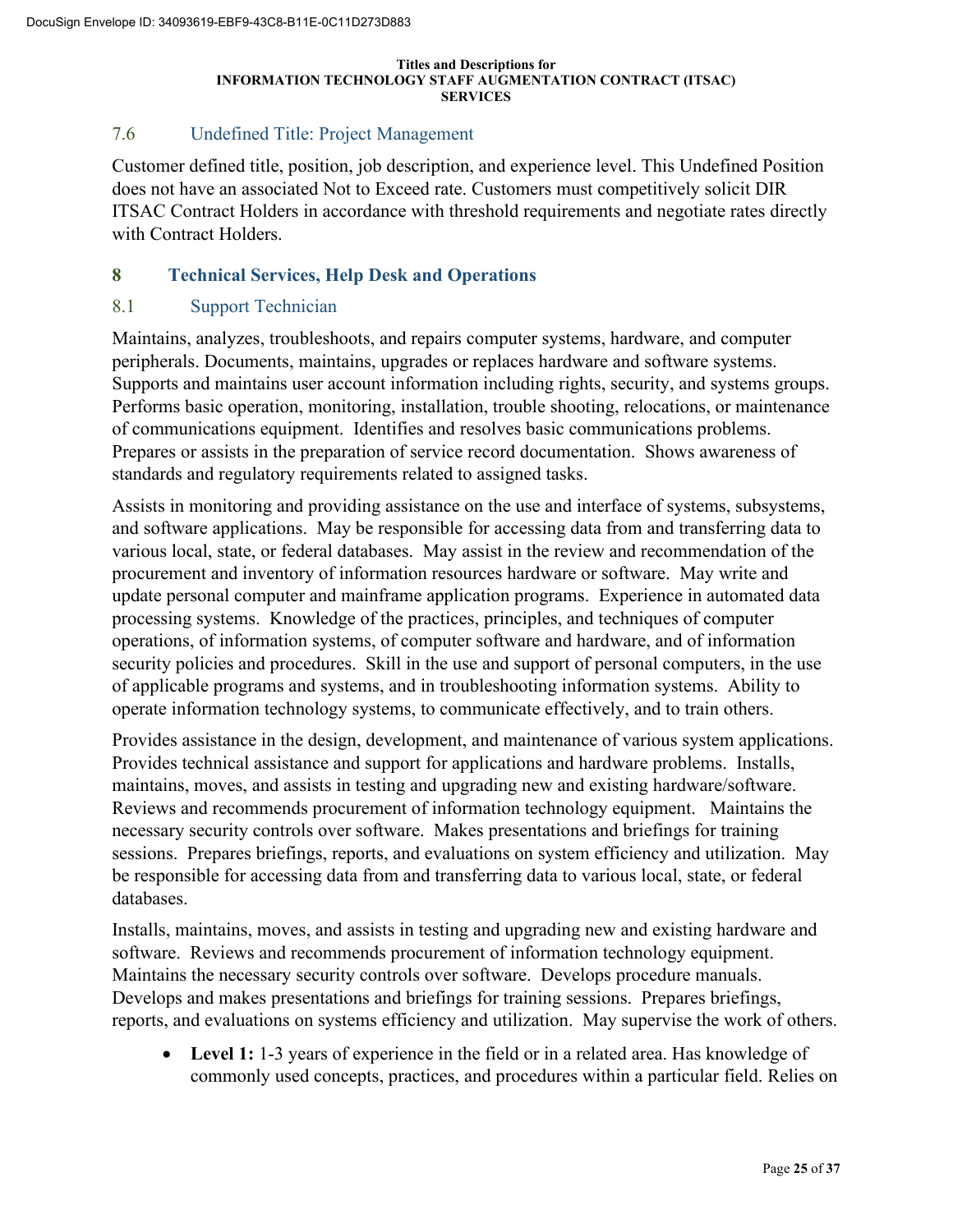instructions and pre-established guidelines to perform the functions of the job. Primary job functions do not typically require exercising independent judgment.

- **Level 2:** 4-7 years of experience in the field or in a related area. Familiar with standard concepts, practices, and procedures within a particular field. Relies on limited experience and judgment to plan and accomplish goals. A certain degree of creativity and latitude is required. Works under limited supervision with considerable latitude for the use of initiative and independent judgment.
- **Level 3:** 8 or more years of experience, relies on experience and judgment to plan and accomplish goals, independently performs a variety of complicated tasks, a wide degree of creativity and latitude is expected.

# 8.2 Help Desk Technician

Provide technical assistance to computer system users on a variety of issues. Identifies, researches, and resolves technical problems. Responds to telephone calls, email and personnel requests for technical support. Documents, tracks, and monitors the problem to ensure a timely resolution. Has knowledge of commonly used concepts, practices, and procedures within a particular field. Answer questions or resolve computer problems for clients in person, via telephone or from remote location. May provide assistance concerning the use of computer hardware and software, including printing, installation, word processing, electronic mail, and operating systems.

Provide service and preventive maintenance activities on terminals, printers, personal computers, etc. Basic knowledge of electrical/mechanical principles and basic electronics. Read and comprehend technical service manuals and publications. Knowledge of basic mathematics to read and understand various gauges, meters, and measurement devices. Able to diagnose and repair products by replacing worn or broken parts and making technical adjustments. Makes appropriate use of reference publications and diagnostic aids in resolving technical problems. Strong communication skills.

Assist in coordination of changes, upgrades and new products, ensuring systems shall operate correctly in current and future environment. Provide accurate and complete answers to general use and administrative environment questions in a timely manner. Implement shared software, such as operating systems, configuration management tools, application and development tools, testing tools, compilers, and code editors. Communicate accurate and useful status updates. Manage and report time spent on all work activities. Ability to work in a team environment.

Proven working experience in providing help desk support. Has a basic understanding of ITSM practices along with working knowledge of help desk software, databases and remote control. Able to receive calls and inquiries, provide support in accordance with established processes and document incidents and remedies. Must be great communicators and be able to translate their technical knowledge into actionable direction.

Has a basic understanding of EIR Accessibility and assistive technologies used by people with disabilities. Understands protocols for communicating with customers requiring special assistance to obtain required or requested information.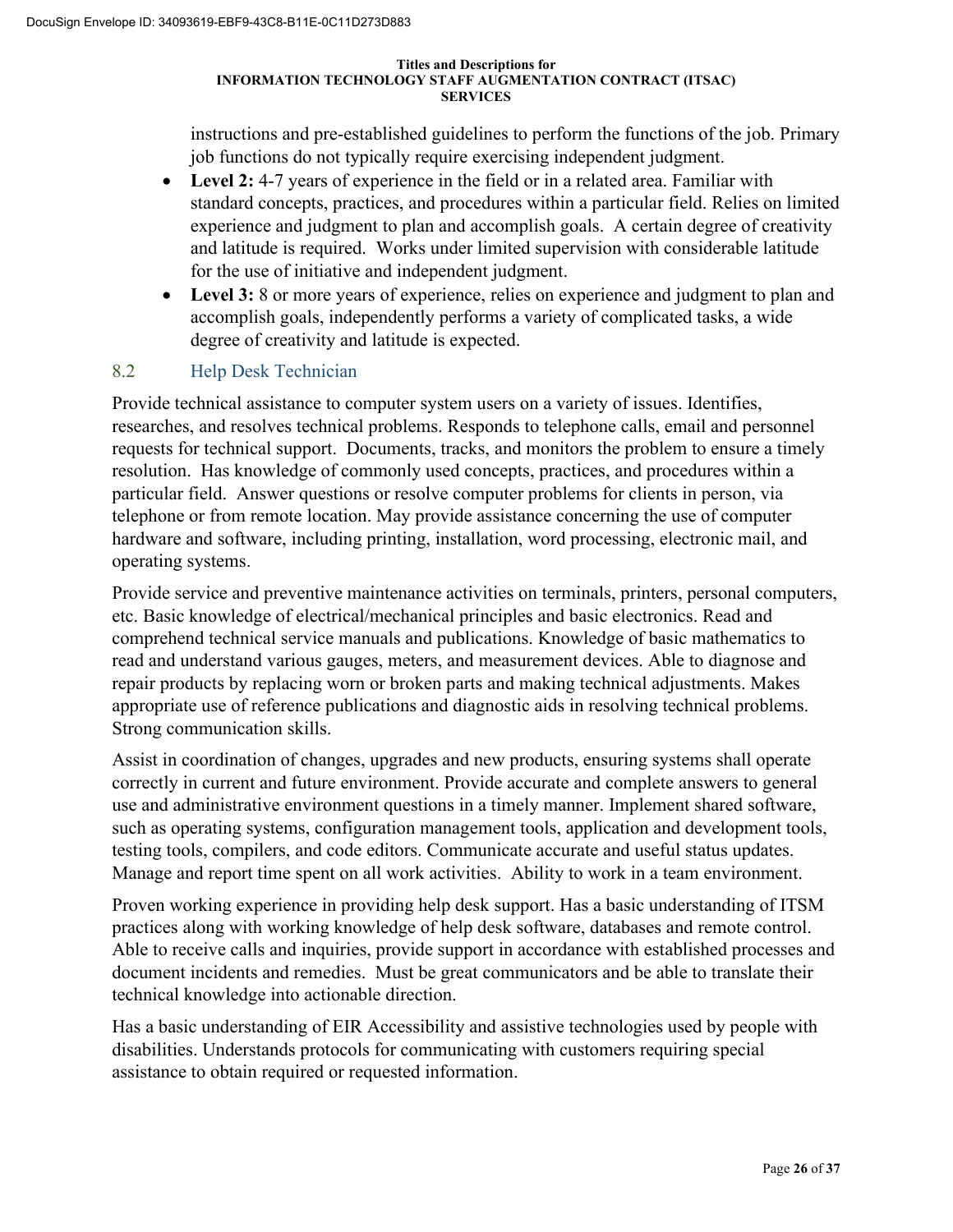- **Level 1:** 1-3 years of experience in the field or in a related area. Handle Tier 1 help desk escalations through tickets or phone. Follow up on outstanding requests and ensure timely resolution. Create accounts and configure hardware as part of onboarding process. Support audio and video equipment in conference rooms.
- **Level 2:** 4-7 years of experience in the field or in a related area. Provides the second level of support to end users by handling service requests that have been escalated by lower tiers. Support will be provided onsite, remotely, over the phone, or via email. They will be required to develop solutions for network, desktop, and server problems.
- Level 3: 8 or more years of experience. Provides the highest level of support to end users by handling service requests that have been escalated by lower tiers. Support will be provided onsite, remotely, over the phone, or via email. They will be required to develop solutions for complex network, desktop, and server problems.

# 8.3 Business Continuity Analyst

Prepare companies for the event of blackouts or disasters in which company information could be lost. They analyze potential risks and losses and design, test and implement recovery plans.

- **Level 1:** 1-3 years of experience in the field or in a related area. Has knowledge of commonly used concepts, practices, and procedures within a particular field. Relies on instructions and pre-established guidelines to perform the functions of the job. Primary job functions do not typically require exercising independent judgment.
- **Level 2:** 4-7 years of experience in the field or in a related area. Familiar with standard concepts, practices, and procedures within a particular field. Relies on limited experience and judgment to plan and accomplish goals. A certain degree of creativity and latitude is required. Works under limited supervision with considerable latitude for the use of initiative and independent judgment.
- **Level 3:** 8 or more years of experience, relies on experience and judgment to plan and accomplish goals, independently performs a variety of complicated tasks, a wide degree of creativity and latitude is expected.

# 8.4 Product Support Analyst

Evaluate failures, bugs, systemic problems, and hardware and report on necessary steps. Consider site-specific information like hardware, operating system, and user requirements to appropriately resolve problems. Install applications, hardware, parts, and/or equipment. Product Support Analyst common tasks include: troubleshoot, diagnose and repair product and service concerns; contribute to and use knowledge base; communicate ongoing problems and fixes internally and with customers; report on product and service problems; and guide customers on product features, product selection and configuration and implementation.

- Level 1: 1-3 years of experience in the field or in a related area. Has knowledge of commonly used concepts, practices, and procedures within a particular field. Relies on instructions and pre-established guidelines to perform the functions of the job. Primary job functions do not typically require exercising independent judgment.
- **Level 2:** 4-7 years of experience in the field or in a related area. Familiar with standard concepts, practices, and procedures within a particular field. Relies on limited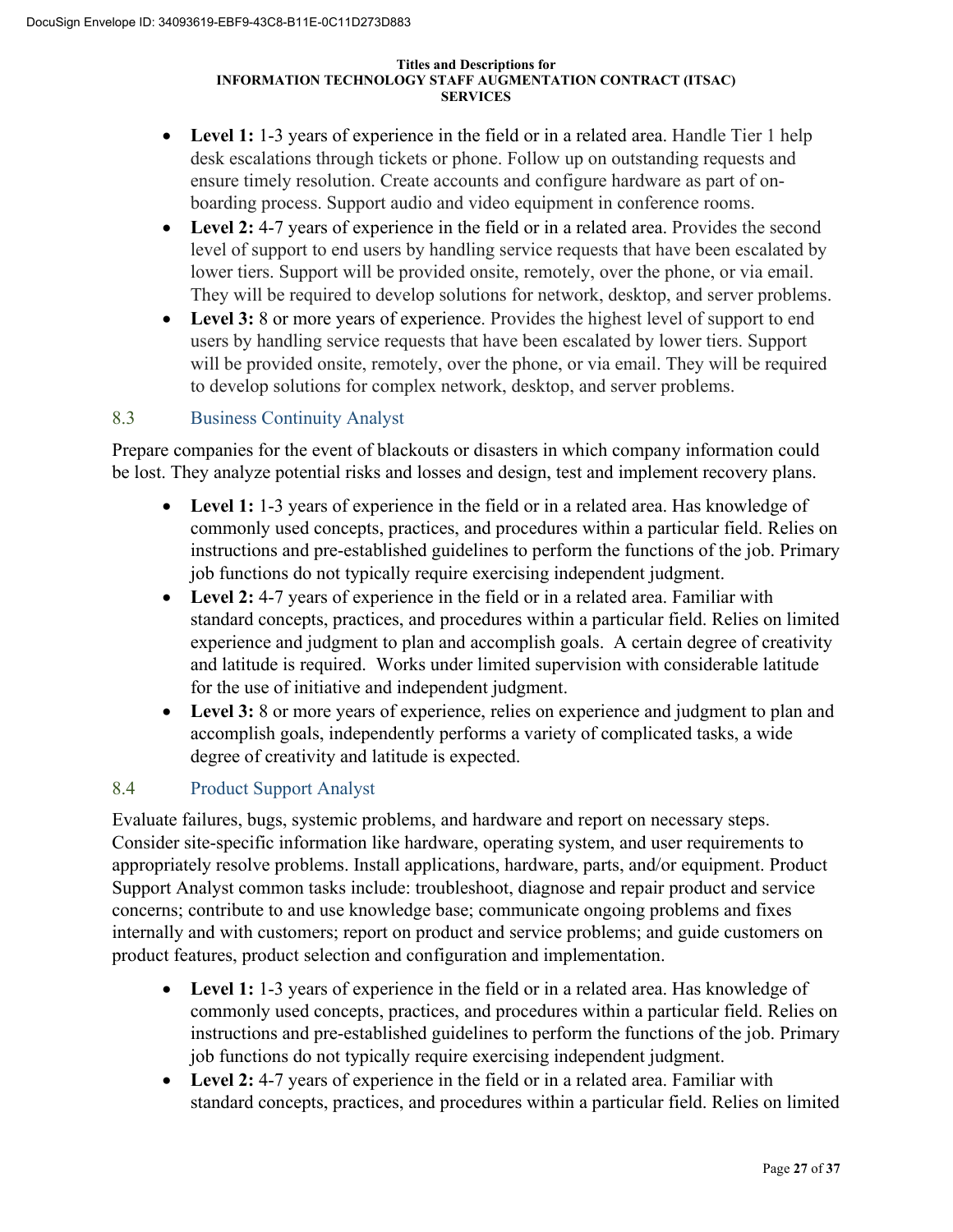experience and judgment to plan and accomplish goals. A certain degree of creativity and latitude is required. Works under limited supervision with considerable latitude for the use of initiative and independent judgment.

• **Level 3:** 8 or more years of experience, relies on experience and judgment to plan and accomplish goals, independently performs a variety of complicated tasks, a wide degree of creativity and latitude is expected.

### 8.5 Site Reliability Engineer

Responsible for availability, latency, performance, efficiency, change management, monitoring, emergency response, and capacity planning." Site reliability engineers create a bridge between development and operations by applying a software engineering mindset to system administration topics.

- **Level 1:** 1-3 years of experience in the field or in a related area. Has knowledge of commonly used concepts, practices, and procedures within a particular field. Relies on instructions and pre-established guidelines to perform the functions of the job. Primary job functions do not typically require exercising independent judgment.
- **Level 2:** 4-7 years of experience in the field or in a related area. Familiar with standard concepts, practices, and procedures within a particular field. Relies on limited experience and judgment to plan and accomplish goals. A certain degree of creativity and latitude is required. Works under limited supervision with considerable latitude for the use of initiative and independent judgment.
- **Level 3:** 8 or more years of experience, relies on experience and judgment to plan and accomplish goals, independently performs a variety of complicated tasks, a wide degree of creativity and latitude is expected.

### 8.6 Instructor Trainer

Responsible for preparing, conducting, and evaluating technical training programs. Writes literature and materials to be used in programs and designs exercises to enhance lectures. Shall deliver on-site and web-based training courses covering any number of software solutions.

Leads development of infrastructure for information delivery, as well as taking part in the writing and maintenance of training material and supplementary technical documentation. Creates instructor materials (course outlines, background material, instructional materials, and training aids), as needed for different COTS Products/Current IT-Driven in-house solutions as well as desktop support processes, i.e. Remote Access Systems, RAS step by step procedure. Assists with formatting training materials created by other DIR Staff as requested. Determines needs and develops plans to meet the need of customers. Assists in design of computer-based and multimedia curriculum. Shall be planning, directing and undertaking classroom training, electronic learning, multimedia programs, and other computer-aided instructional technologies, simulators, conferences and workshops. The trainer will manage the training program in accordance with business needs, regulatory requirements, and Quality Management System. Help staff with their productivity reporting both within and without the agency. Researches and recommends vendors and costs for various training methods including: training classes from outside vendors; books; readymade training guides; computer or web based training. Stay current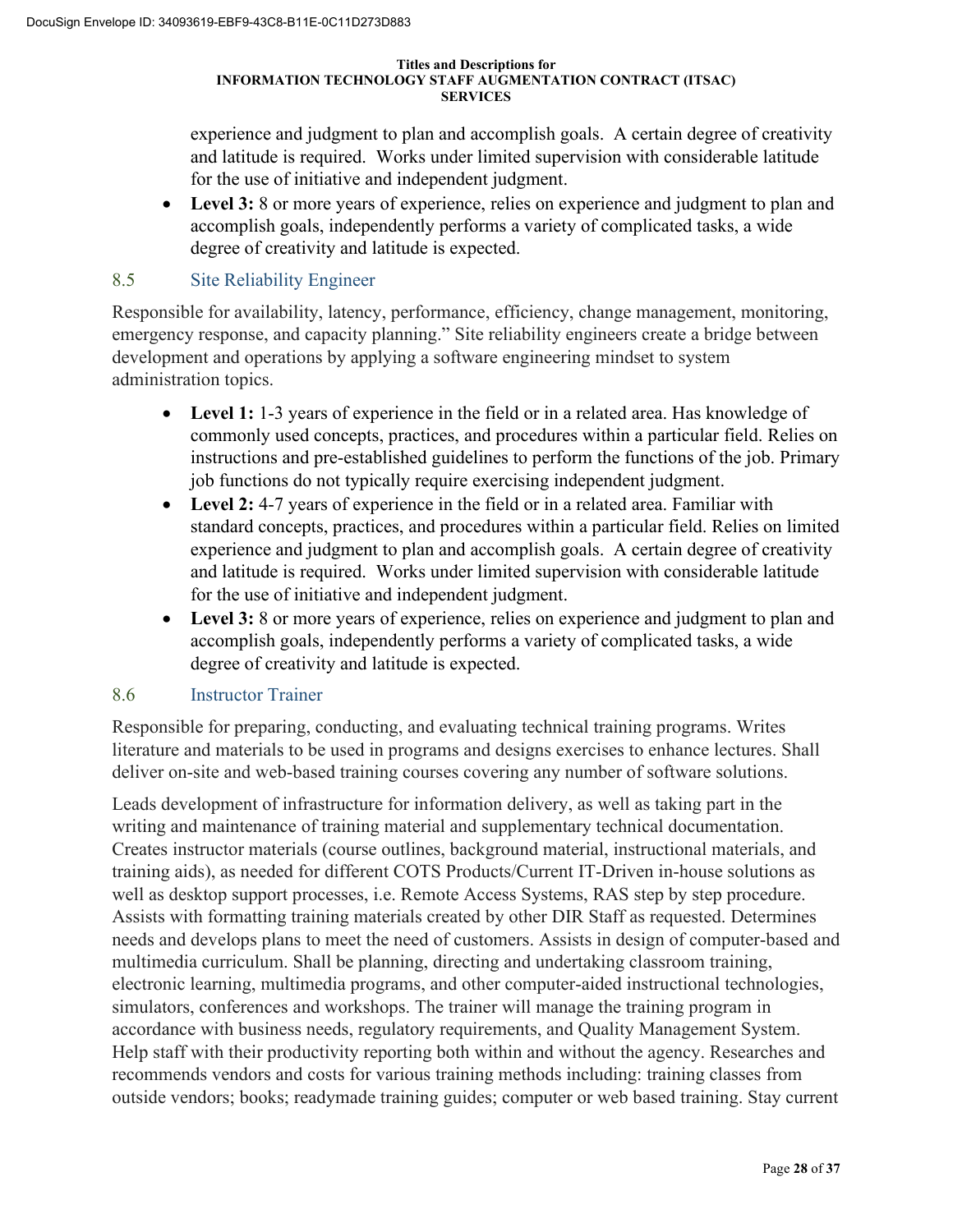with developments in computer training field, especially alternative media/methods for instruction.

This instructor uses a computer to organize and draft a curriculum that breaks a complex subject into blocks or units of instruction, creates graphics, and integrates them into curriculum. Courses may be instructor based, computer-based, simulator based, interactive, or non-interactive. This instructor also teaches short technical courses in accordance with approved curriculum to maintain proficiency and to evaluate and develop new instructional techniques/courses. Job duties also include the following: incorporation of new curriculum in the teaching process (e.g., develops clarification or examples of application related to the subject matter), development and maintenance of classroom techniques that reflect professionalism and good discipline and enhance teaching, development of alternative teaching techniques and scenarios to maintain high motivation and interest in the subject areas, and while acting as the testing officer, the conducting of test analysis and development or revision of test items.-The Training Specialist is primarily responsible for working with a team of Training Specialist in technical and system curriculum delivery, revision and maintenance.

This specialist will gather, analyze, translate and compose technical information into clear, readable materials to be used by technical and non-technical personnel. Collect data and analyze audiences and training needs, based on new business processes and policies, and apply these into successful training delivery. This specialist will teach technical courses in accordance with approved curriculum to maintain proficiency and to evaluate and develop new instructional techniques/courses.

Has a basic understanding of EIR Accessibility and assistive technologies used by people with disabilities. Understands protocols for communicating with customers requiring special assistance to obtain required or requested information.

- **Level 1:** Minimum 3 to 5 years of training work experience delivering technical training. Minimum 3 years of experience conducting classes regarding software solutions, IT security, IT system installation, software programming, system maintenance, and repair of software, operational support best practices, and equipment. Experience with web-based learning management systems and e-Learning authoring tools. Expert knowledge of MS Office Suite 2010 (Word, Excel, PowerPoint, Outlook). A high degree of aptitude and flexibility to deliver training on a myriad of software products. Experience in delivering technical training in cloudbased technology is a plus.
- **Level 2:** Minimum 5 to 8 years of experience designing, developing and implementing training curricula. Develop training programs, including web-based and instructor led courses, job-aids, videos, etc. Minimum 5 years of experience conducting classes regarding standard operating procedures of various software solutions, IT security, IT system installation, software programming, system maintenance, and repair of software, operational support best practices, and equipment. Experience with webbased learning management systems and e-Learning authoring tools. Expert knowledge of MS Office Suite 2010 (Word, Excel, PowerPoint, Outlook). A high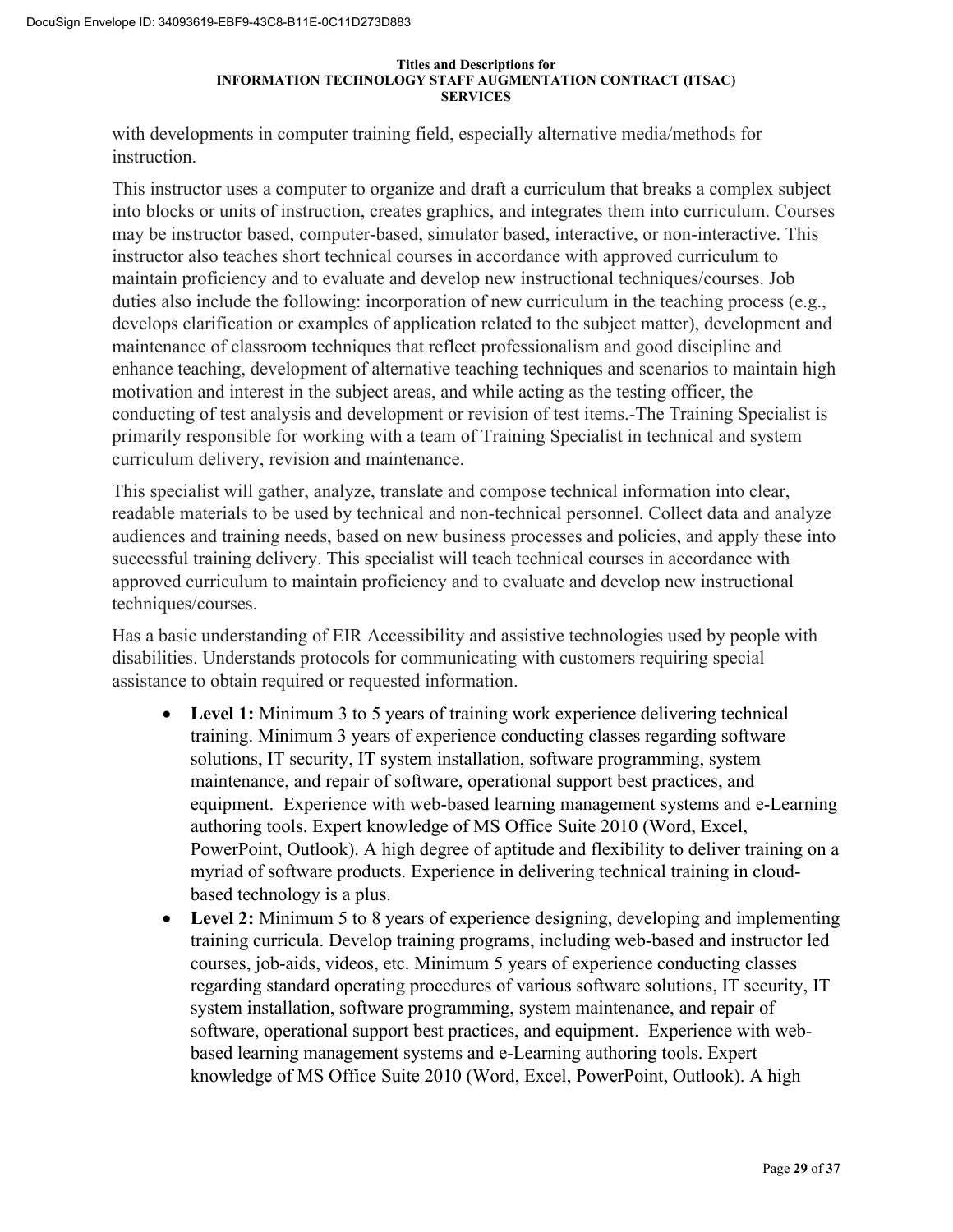degree of aptitude and flexibility to deliver training on a myriad of software products. Experience in delivering technical training in cloud-based technology is a plus.

Level 3: 8 or more years of experience designing, developing and implementing training curricula. Develop training programs, including web-based and instructor led courses, job-aids, videos, etc. Minimum 5 years of experience conducting classes regarding standard operating procedures of various software solutions, IT security, IT system installation, software programming, system maintenance, and repair of software, operational support best practices, and equipment. Experience with webbased learning management systems and e-Learning authoring tools. Expert knowledge of MS Office Suite 2010 (Word, Excel, PowerPoint, Outlook). A high degree of aptitude and flexibility to deliver training on a myriad of software products. Experience in delivering technical training in cloud-based technology is a plus.

### 8.7 Undefined Title: Technical Services, Help Desk and Operations

Customer defined title, position, job description, and experience level. This Undefined Position does not have an associated Not to Exceed rate. Customers must competitively solicit DIR ITSAC Contract Holders in accordance with threshold requirements and negotiate rates directly with Contract Holders.

### **9 Information Technology Services Management (ITSM Operations)**

### 9.1 Change Management Manager/Organizational Change Management (OCM)

The primary role and responsibility of OCM analyst is to schedule, plan and execute releases, develop release plans, oversee release milestones, monitor related dependencies, manage risks and issues to ensure timely resolution. Executes project-level change strategies, including the measurement of change readiness and long-term sustainability. Assists in planning and designing business processes; assists in formulating recommendations to improve and support business activities. The analyst ensures the successful project delivery, long-term sustenance and continuous process improvements. Assists in creating basic test scenarios to be used in testing the business applications in order to verify that client requirements are incorporated into the system design. The OCM analyst works closely with the risk managers, application development team, quality assurance team, and other technology partners (DBAs, SAs, etc) to provide complete the IT Operations' tasks. The activities are creating change ticket, performing application releases, automate production release process, create reports/status updates, refresh environments for testing and scheduling/coordinating infrastructure activities. Manages scope review changes with the Customer Director/Manager or the Program Manager, then resolve and document those changes with the product owners. Coordinates testing and communication strategies. Manages RFC documentation, make copies and files as needed. Tracks and reports on delinquent RFC completion status reporting; obtains data from RFC submitters. Reports status of each RFC.

Experience in being a team player in change management process. Possess in depth knowledge of each line of business in order to anticipate necessary changes in related to training, communications, stakeholder buy-in, behavioral change to facilitate successful implementation of software applications and systems.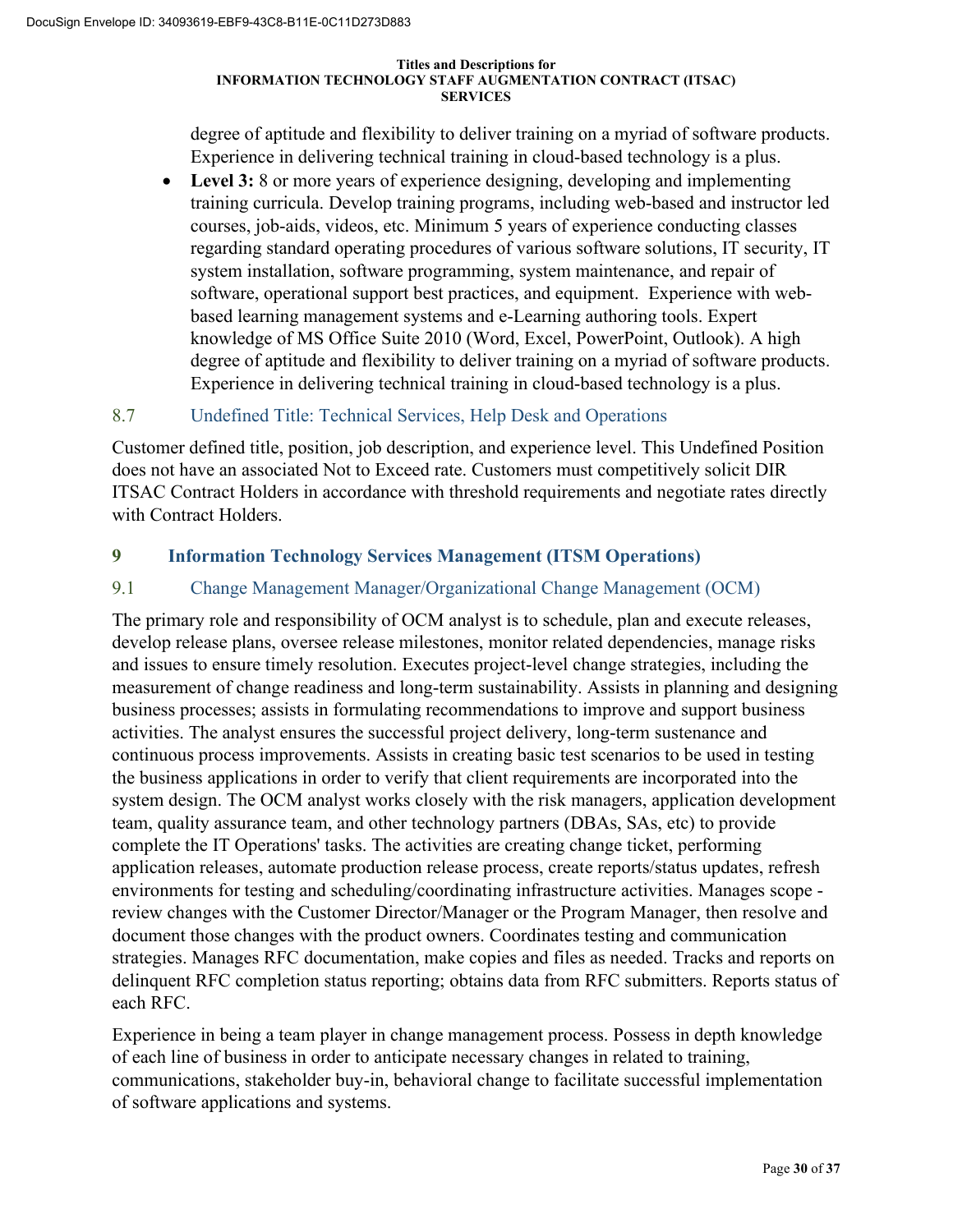Understands EIR Accessibility requirements and their technical specifications. Ensures the EIR Accessibility is integrated into the project lifecycle at the appropriate points (planning, design, development, test, etc.) and ensures that resources are included to implement EIR accessibility within the project.

- Level 1: Overall experience of 2 to 5 years of experience in IT operations with solid Change Management knowledge. At least 2 years of experience in change management background, based on ITIL principles and practices. In addition, good knowledge on other ITSM processes. Proven service management background based on ITIL principles and practices. Prosci or Change Management Advance Practitioner (CMAP) credential (preferred).
- **Level 2:** Overall experience of 4 to 7 years of experience in IT operations with solid Change Management knowledge. At least 3 years' experience in change management background, based on ITIL principles and practices. In addition, good knowledge on other ITSM processes. Minimum 3 years of experience maintaining rigorous check points while constantly and consistently ensuring projects stay on time, within budget and meets quality standards. Coordinates testing and communication strategies. Proven service management background based on ITIL principles and practices. Prosci or Change Management Advance Practitioner (CMAP) credential (preferred)"
- Level 3: 7 or more years of experience in IT operations with solid Change Management knowledge. At least 5 years' experience in change management background, based on ITIL principles and practices. In addition, good knowledge on other ITSM processes. Minimum 3 years of experience maintaining rigorous check points while constantly and consistently ensuring projects stay on time, within budget and meets quality standards. Coordinates testing and communication strategies. Proven service management background based on ITIL principles and practices. Prosci or Change Management Advance Practitioner (CMAP) credential (preferred)"

### 9.2 Process Improvement Manager

Identify, create, and participate in the implementation of business process improvements, enabling tools, and systems that deliver tangible value. Advisor on projects, offering solution-design support and best practices for process management.

- Level 1: 1-3 years of experience in the field or in a related area. Has knowledge of commonly used concepts, practices, and procedures within a particular field. Relies on instructions and pre-established guidelines to perform the functions of the job. Primary job functions do not typically require exercising independent judgment.
- **Level 2:** 4-7 years of experience in the field or in a related area. Familiar with standard concepts, practices, and procedures within a particular field. Relies on limited experience and judgment to plan and accomplish goals. A certain degree of creativity and latitude is required. Works under limited supervision with considerable latitude for the use of initiative and independent judgment.
- **Level 3:** 8 or more years of experience, relies on experience and judgment to plan and accomplish goals, independently performs a variety of complicated tasks, a wide degree of creativity and latitude is expected.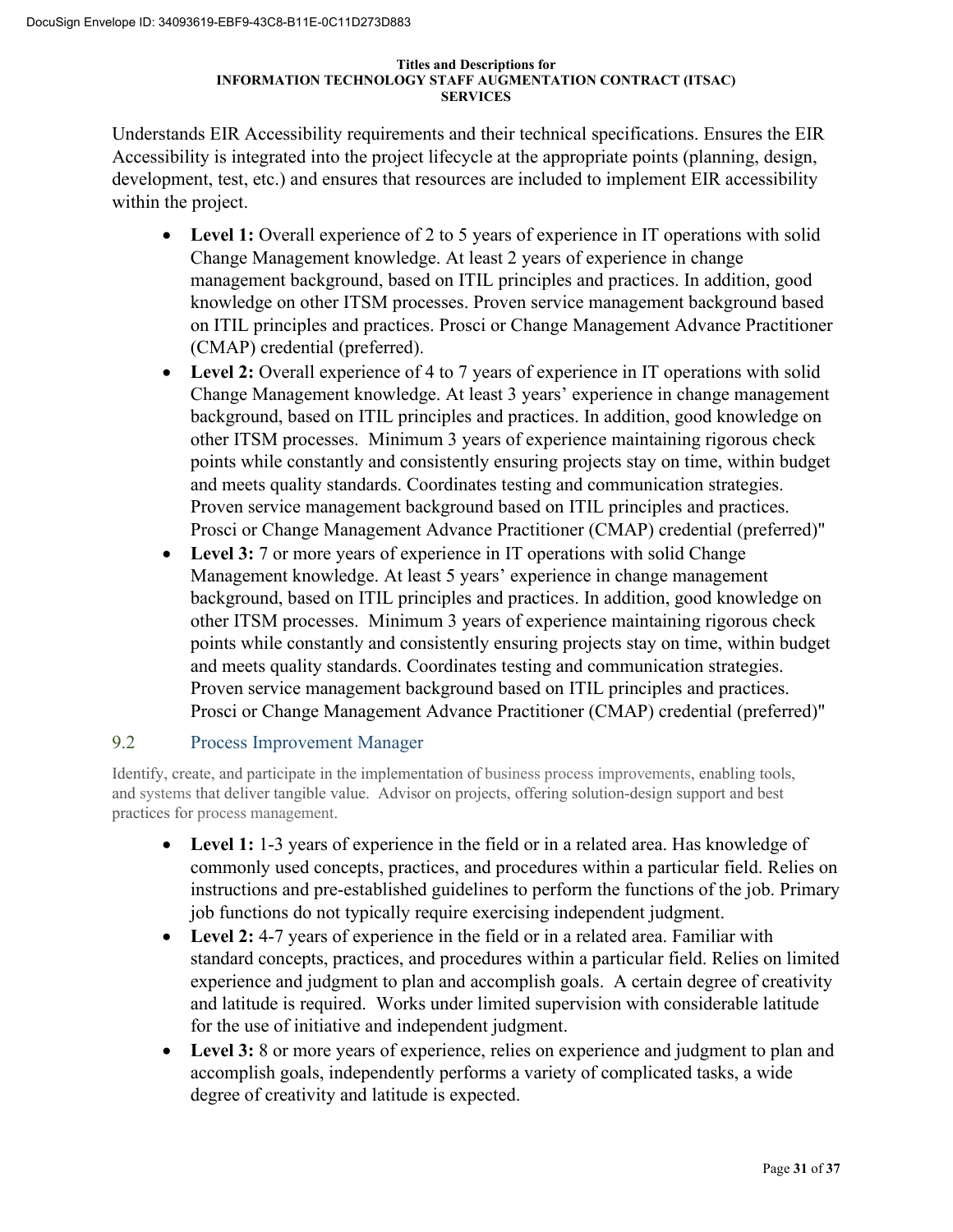# 9.3 Undefined Title: ITSM Operations

Customer defined title, position, job description, and experience level. This Undefined Position does not have an associated Not to Exceed rate. Customers must competitively solicit DIR ITSAC Contract Holders in accordance with threshold requirements and negotiate rates directly with Contract Holders.

### **10 IT Marketing**

### 10.1 Communications Coordinator

Effectively manage the brand 'Customer' through cooperative relationships with internal management and staff and external vendors, the news media, etc. by reinforcing the importance of branding, effective communication and the need for consistent branding and communications. Coordinate with Customer leadership, executives and staff to gather information about identified news-worthy events/activities/happenings for publication on website, social media, etc. Ensure consistency of the organization's message and brand identify among all communication mediums. Review all Elwyn external communications (newsletters, etc.) for consistent messaging, branding, etc. and coordinate production and distribution, identifying photo opportunities as needed. Segment lists based on buyer personas, targeted verticals, and behaviors like past email engagement and website interactions (content downloads, site page visits, etc.). Develop a presence and a working relationship with Customer management and staff to be seen as a required resource for communicating with the public. Assist in developing, organizing, creating and publicizing press packets, articles, promotional materials etc. Works with vendors to deliver specialized tactics such as event planning, Web/podcasts, and video production.

Create, implement and evaluate communications strategies and plans that align with the organization's strategic plan. Creates goals and set measurable objectives. Monitors effectiveness and trends, ensures message accuracy, analyzes and applies market research. Provides communications support via strategic planning, project implementation and post-implementation support. Shall keep abreast of trends and possible cooperative programs. Review literature, and otherwise keep current of industry and communication trends.

Understands EIR Accessibility requirements and their technical specifications. Ensures the EIR Accessibility is integrated into the project lifecycle at the appropriate points (planning, design, development, test, etc.) and ensures that resources are included to implement EIR accessibility within the project.

• **Level 1:** 1-2 years of experience as a Marketing Communications Coordinator. Minimum of  $1 - 2$  years of experience with external documents such as newsletters or demonstrated equivalent writing and publishing design skills; public relations, marketing, targeted marketing, especially social media, promotional marketing, lead nurturing, marketing automation tools, and web analytics for any agency. Excellent understanding of email marketing concepts and metrics such as Sender Score, deliverability, and sender reputation. Min 1 year of experience in email marketing and marketing automation technology. Demonstrated intermediate experience with Microsoft Office applications, including Word, Excel, Outlook, Publisher and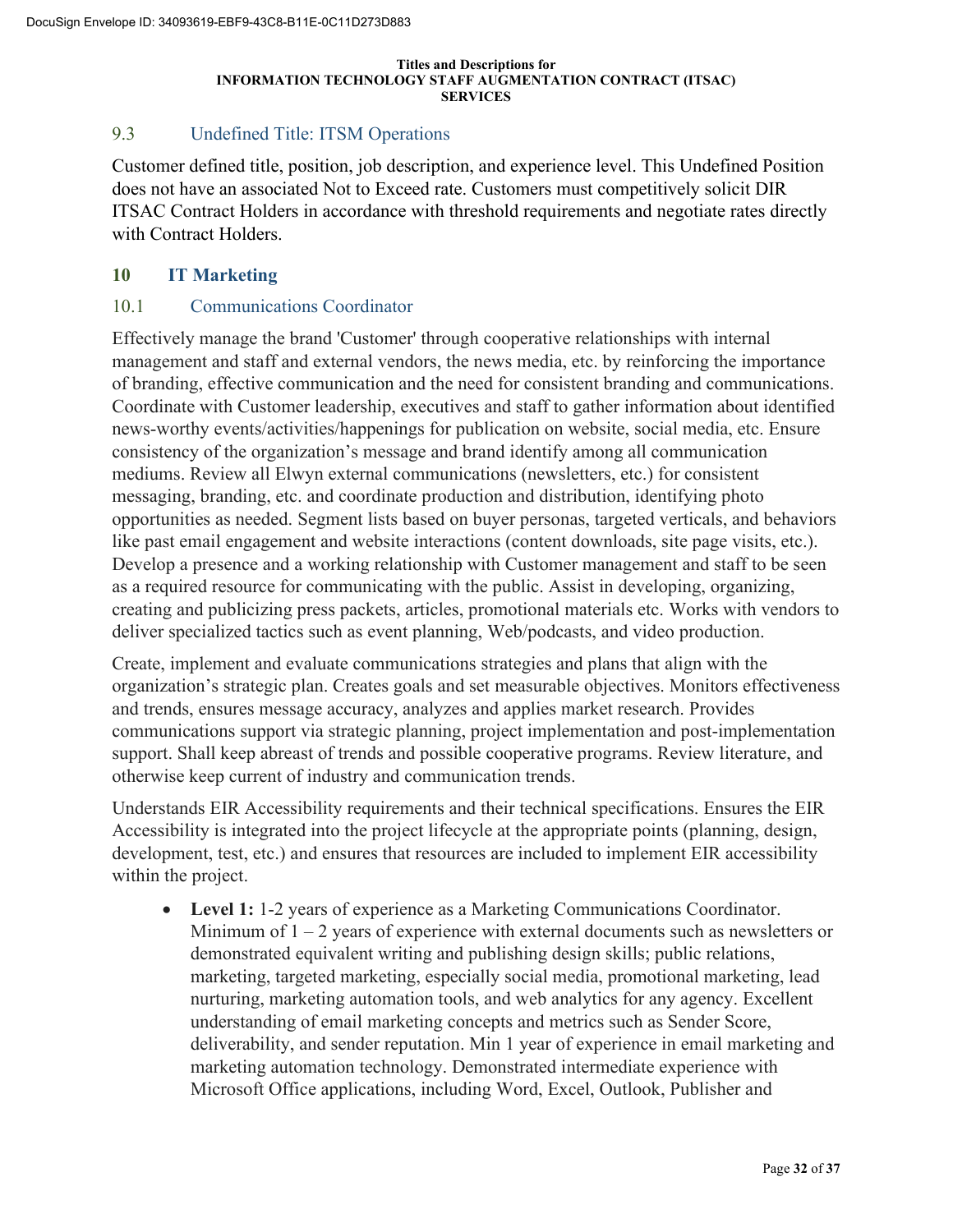PowerPoint; Access, and report-writer and/or Adobe Creative Suite experience preferred. Knowledge of Associated Press Style.

- **Level 2:** 2-5 years of experience as a Marketing Communications Coordinator. Minimum of  $1 - 2$  years of experience with external documents such as newsletters or demonstrated equivalent writing and publishing design skills; public relations, marketing, targeted marketing, especially social media, promotional marketing, lead nurturing, marketing automation tools, and web analytics for any agency. Excellent understanding of email marketing concepts and metrics such as Sender Score, deliverability, and sender reputation. Min 1 year of experience in email marketing and marketing automation technology. Demonstrated intermediate experience with Microsoft Office applications, including Word, Excel, Outlook, Publisher and PowerPoint; Access, and report-writer and/or Adobe Creative Suite experience preferred. Knowledge of Associated Press Style.
- **Level 3:** 5+ years of experience as a Marketing Communications Coordinator. Minimum of 3 years of experience with external documents such as newsletters or demonstrated equivalent writing and publishing design skills; public relations, marketing, targeted marketing, especially social media, promotional marketing, lead nurturing, marketing automation tools, and web analytics for any agency. Excellent understanding of email marketing concepts and metrics such as Sender Score, deliverability, and sender reputation. Min 2 years of experience in email marketing and marketing automation technology. Highly analytical and able to derive meaning from data through A/B testing and email and landing page optimization. Demonstrated intermediate experience with Microsoft Office applications, including Word, Excel, Outlook, Publisher and PowerPoint; Access, and report-writer and/or Adobe Creative Suite experience preferred. Knowledge of Associated Press Style.

### 10.2 Customer Relationship Manager (CRM)

Reviews customer data and offer recommendations to companies based on their findings. Customer data can be pulled from anything, including surveys, traffic to the business's website, browsing habits and purchase history. Communicate complex data in comprehensible ways.

- **Level 1:** 1-3 years of experience in the field or in a related area. Has knowledge of commonly used concepts, practices, and procedures within a particular field. Relies on instructions and pre-established guidelines to perform the functions of the job. Primary job functions do not typically require exercising independent judgment.
- **Level 2:** 4-7 years of experience in the field or in a related area. Familiar with standard concepts, practices, and procedures within a particular field. Relies on limited experience and judgment to plan and accomplish goals. A certain degree of creativity and latitude is required. Works under limited supervision with considerable latitude for the use of initiative and independent judgment.
- **Level 3:** 8 or more years of experience, relies on experience and judgment to plan and accomplish goals, independently performs a variety of complicated tasks, a wide degree of creativity and latitude is expected.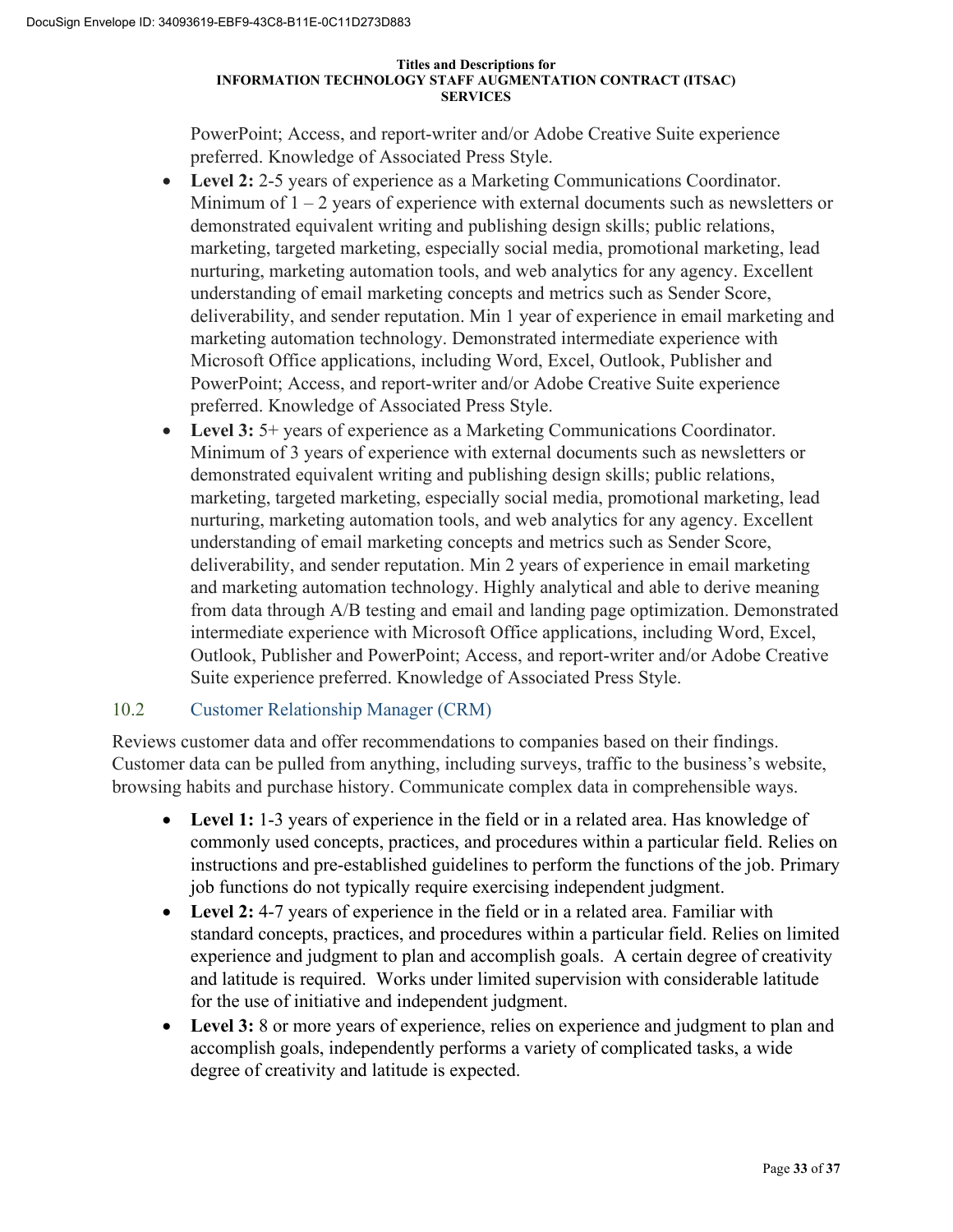## 10.3 Digital Marketing Analyst

Responsible for analyzing statistics and looking for ways that the company can improve its online marketing efforts. These efforts include things like social media ads, website banner ads, and online branding. Many businesses know that digital marketing is essential to their success.

- Level 1: 1-3 years of experience in the field or in a related area. Has knowledge of commonly used concepts, practices, and procedures within a particular field. Relies on instructions and pre-established guidelines to perform the functions of the job. Primary job functions do not typically require exercising independent judgment.
- **Level 2:** 4-7 years of experience in the field or in a related area. Familiar with standard concepts, practices, and procedures within a particular field. Relies on limited experience and judgment to plan and accomplish goals. A certain degree of creativity and latitude is required. Works under limited supervision with considerable latitude for the use of initiative and independent judgment.
- **Level 3:** 8 or more years of experience, relies on experience and judgment to plan and accomplish goals, independently performs a variety of complicated tasks, a wide degree of creativity and latitude is expected.

### 10.4 Web Content Technician/Manager

Create content strategies, research trending topics, and write content. The web content manager is responsible for establishing and maintaining the organization's website publication strategy. They typically work in an office environment. Web Content Technicians work closely with other members of their team, such as writers, designers, and managers.

- Level 1: 1-3 years of experience in the field or in a related area. Has knowledge of commonly used concepts, practices, and procedures within a particular field. Relies on instructions and pre-established guidelines to perform the functions of the job. Primary job functions do not typically require exercising independent judgment.
- **Level 2:** 4-7 years of experience in the field or in a related area. Familiar with standard concepts, practices, and procedures within a particular field. Relies on limited experience and judgment to plan and accomplish goals. A certain degree of creativity and latitude is required. Works under limited supervision with considerable latitude for the use of initiative and independent judgment.
- **Level 3:** 8 or more years of experience, relies on experience and judgment to plan and accomplish goals, independently performs a variety of complicated tasks, a wide degree of creativity and latitude is expected.

### 10.5 Undefined Title: IT Marketing

Customer defined title, position, job description, and experience level. This Undefined Position does not have an associated Not to Exceed rate. Customers must competitively solicit DIR ITSAC Contract Holders in accordance with threshold requirements and negotiate rates directly with Contract Holders.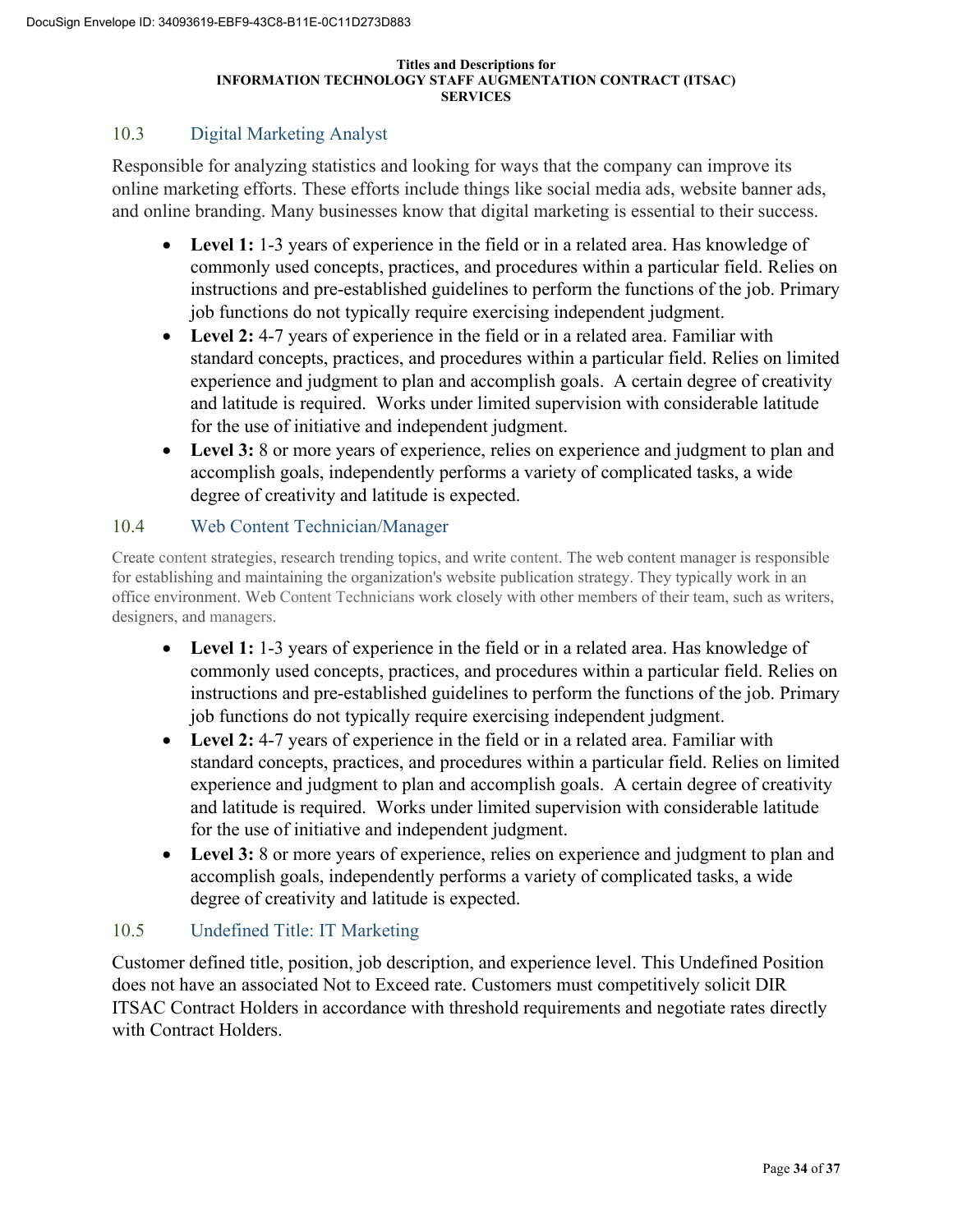### **11 Information Technology Contracting and Procurement**

### 11.1 IT Contract Manager

Possess a current knowledge of business trends, government regulations, commercial business laws and regulations, software licensing practices, as well as negotiation and pricing techniques, in order to effectively negotiate contracts and to advise executive management of the contractual ramifications associated with agreements and actions contemplated by DIR. Responsible for developing and implementing a strategic direction for supplier performance, working with top leadership and senior managers across departments. The Contract Manager will work with a wide range of internal and external stakeholders to ensure that the supplier performance and contract management strategy is understood and that effective support for the strategy is achieved. Shall be responsible for developing and managing strategic contracts in accordance with the Council's vision, policies, governance arrangements and values. Will Develop and manage strategic contracts that reflect customers' needs and take account of legislation, H&S, fraud prevention, sustainability and workforce issues.

Operationally manage the specified portfolio of Customer expenditure on a day-to-day basis in line with the overall strategy, including: Managing performance to SLAs and against KPIs; Ensuring other contractual obligations are fulfilled, including Health and Safety and Sustainability; Understanding the customer experience, including managing any comments or complaints; Communication and escalation internally and externally; Maintaining contingency plans and managing risks; and Budget management.

Deliver efficiencies and service improvements, leading on continuous improvement initiatives, including: Improving the customer experience including proactive action to prevent future complaints; Regular benchmarking and alternative service modelling activities; Exploring opportunities for collaboration across public sector; Maintaining contact with the marketplace to be aware of the latest trends and sector initiatives; Assisting Customer make Value for Money (VFM) choices when commissioning change to existing contracts; Process efficiencies and communications enhancements; Ensuring appropriate career development and knowledge sharing opportunities are available to staff.

Must have rich knowledge of contracting concepts and contract acquisition law and regulations. Knowledge of Federal Government Contract types as well as State Contracts, an advanced working knowledge of the FAR, working of standard state and commercial contract terms, property and equipment is a plus.

Understands EIR Accessibility requirements and their technical specifications. Ensures the EIR Accessibility is integrated into the project lifecycle at the appropriate points (planning, design, development, test, etc.) and ensures that resources are included to implement EIR accessibility within the project.

• Level 1: 5+ years of experience leading competitive bidding processes (Request for Proposals, Request for Information, Invitation for Bids, etc.) and contract negotiations. Must have experience with standard concepts, practices, and procedures relating to Government Agencies, DOD and IC contracting; relying on experience and judgment to plan and accomplish goals. Experience with large integration programs/proposals,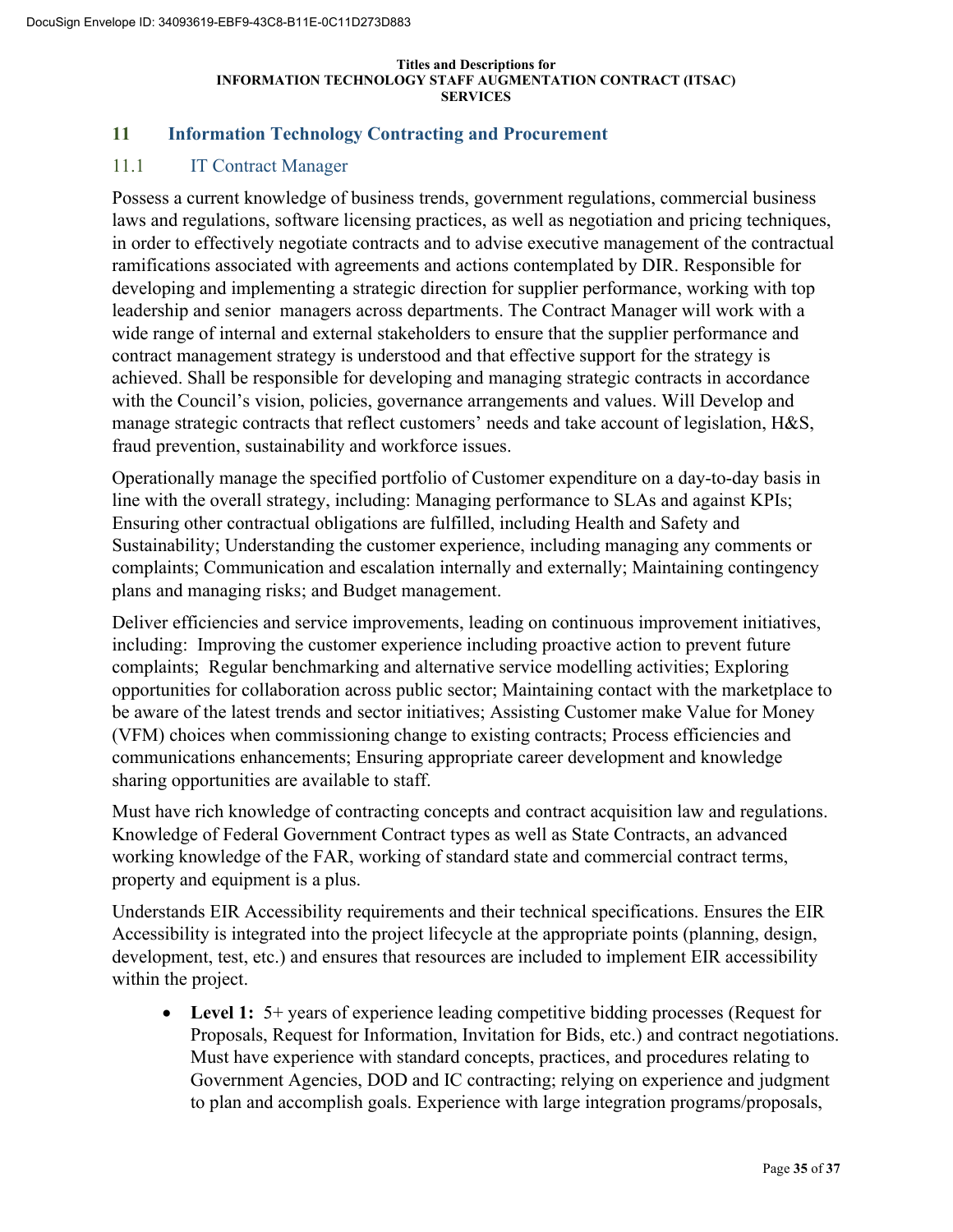and performance-based programs a plus. Certified Texas Contract Developer (CTCD), Certified Texas Contract Manager (CTCM), Certified Federal Contracts Manager (CFCM) or Certified Professional Contracts Manager (CPCM) credentials a plus.

• Level 2: 10-15 years of experience working as a Contract Manager with 5+ years of experience drafting/developing business contracts for IT, Professional Services, Software Development, COTS based solution, System Integration, Cloud, Big Data, Business Intelligence Reporting and equivalent task areas. Must have a demonstrated experience for 5+ years leading competitive bidding processes (Request for Proposals, Request for Information, Invitation for Bids, etc.) and contract negotiations. Must be having a Universal Public Procurement Certification Council (UPPCC) Procurement Certification, or another state, nationally or federally recognized procurement certification/credential. For ex: Certified as Public Purchasing Officer (CPPO), Certified Professional Public Buyer (CPPB) from UPPCC, Certified Federal Contracts Managers (CFCM) or Certified Professional Contract Manager (CPCM) or any equivalent certification such as Certified Texas Contract Developer (CTCD) or Certified Texas Contract Manager (CTCM).

### 11.2 IT Contract Administrator/Technician

Provides technical assistance to program staff and contractors regarding contract procedures. Maintains contract file information and/or enter contract data into contract management databases. Maintains accurate and current contract information. Maintains contract file information in accordance with customer policy and procedure, including ensuring that documents are timely and correctly filed, and disposed of in accordance with records retention policy and procedure. Uploads contract related documents and enters contract related data into contract records database in accordance with agency policy and procedure. Assists Contract Manager with preparation of documents contract execution in accordance with agency policy and procedure and coordinates the logistics of routing contracts for signature with contractors. Conducts any required vendor background checks prior to renewal and contract execution. Provides technical assistance to contractors and agency staff on questions related to contract compliance, processing and management. Provides contractors with information and updates in required forms and agency policies and standards or performance. Reviews contract data for upcoming renewal and expiration periods and updates calendar for completing all renewals and contract close-outs timely. Receives and documents timely compliance reports. Notifies contractors when reports have not been timely received.

- **Level 1:** 1-3 years of experience in the field or in a related area. Has knowledge of commonly used concepts, practices, and procedures within a particular field. Relies on instructions and pre-established guidelines to perform the functions of the job. Primary job functions do not typically require exercising independent judgment. Certified Texas Contract Developer (CTCD), or Certified Texas Contract Manager (CTCM credentials a plus.
- **Level 2:** 4-7 years of experience in the field or in a related area. Familiar with standard concepts, practices, and procedures within a particular field. Relies on limited experience and judgment to plan and accomplish goals. A certain degree of creativity